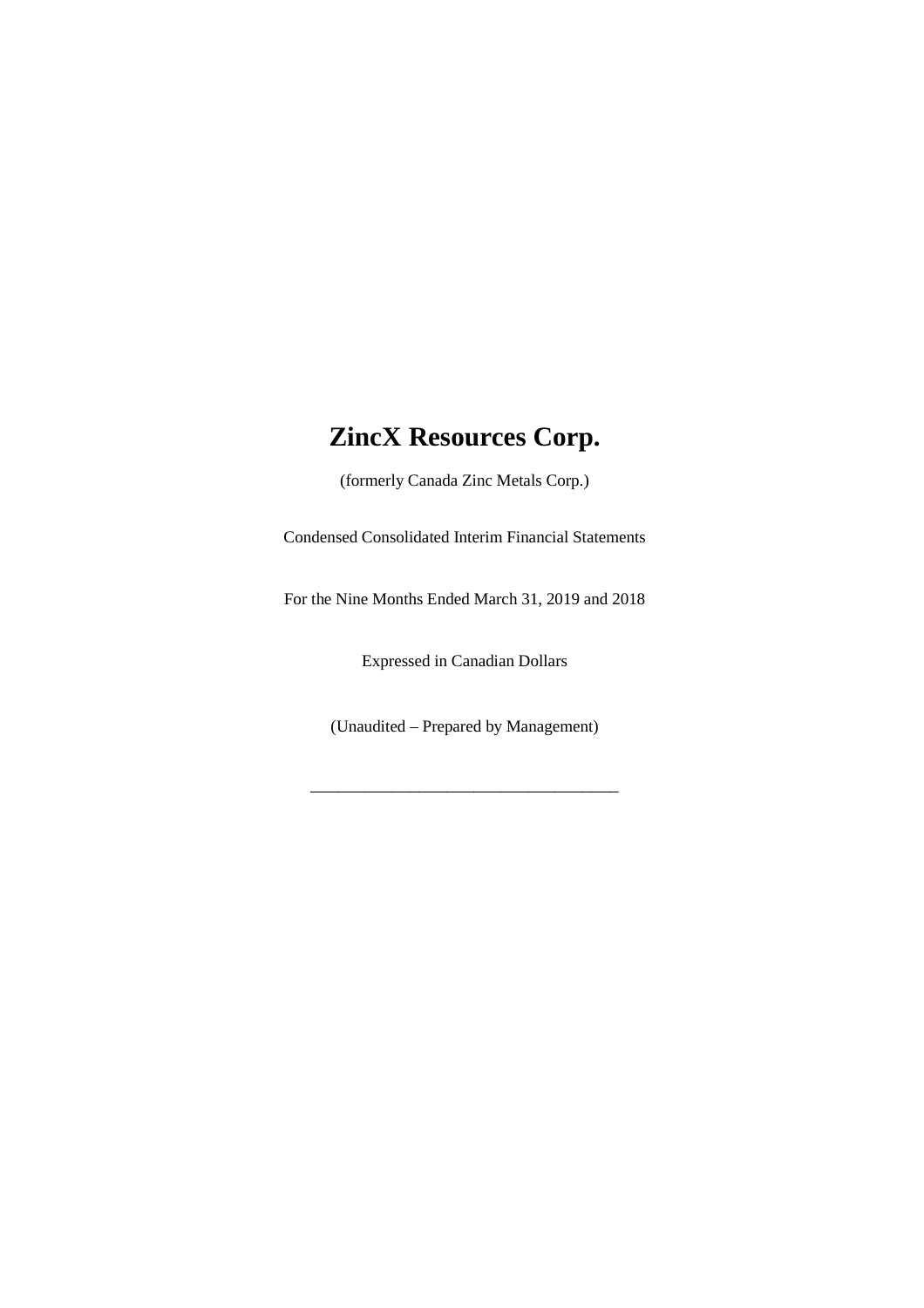(formerly Canada Zinc Metals Corp.)

| Index                                                                          | Page   |
|--------------------------------------------------------------------------------|--------|
|                                                                                |        |
|                                                                                |        |
|                                                                                |        |
|                                                                                |        |
|                                                                                |        |
| Notice of No Auditor Review                                                    | 3      |
|                                                                                |        |
| <b>Consolidated Interim Financial Statements</b>                               |        |
| Condensed Consolidated Interim Statements of Financial Position                | 4      |
| Condensed Consolidated Interim Statement of Changes in Equity                  | 5      |
| Condensed Consolidated Interim Statements of Operations and Comprehensive Loss | 6      |
| Condensed Consolidated Interim Statements of Cash Flows                        | 7      |
| Notes to Condensed Consolidated Interim Financial Statements                   | $8-24$ |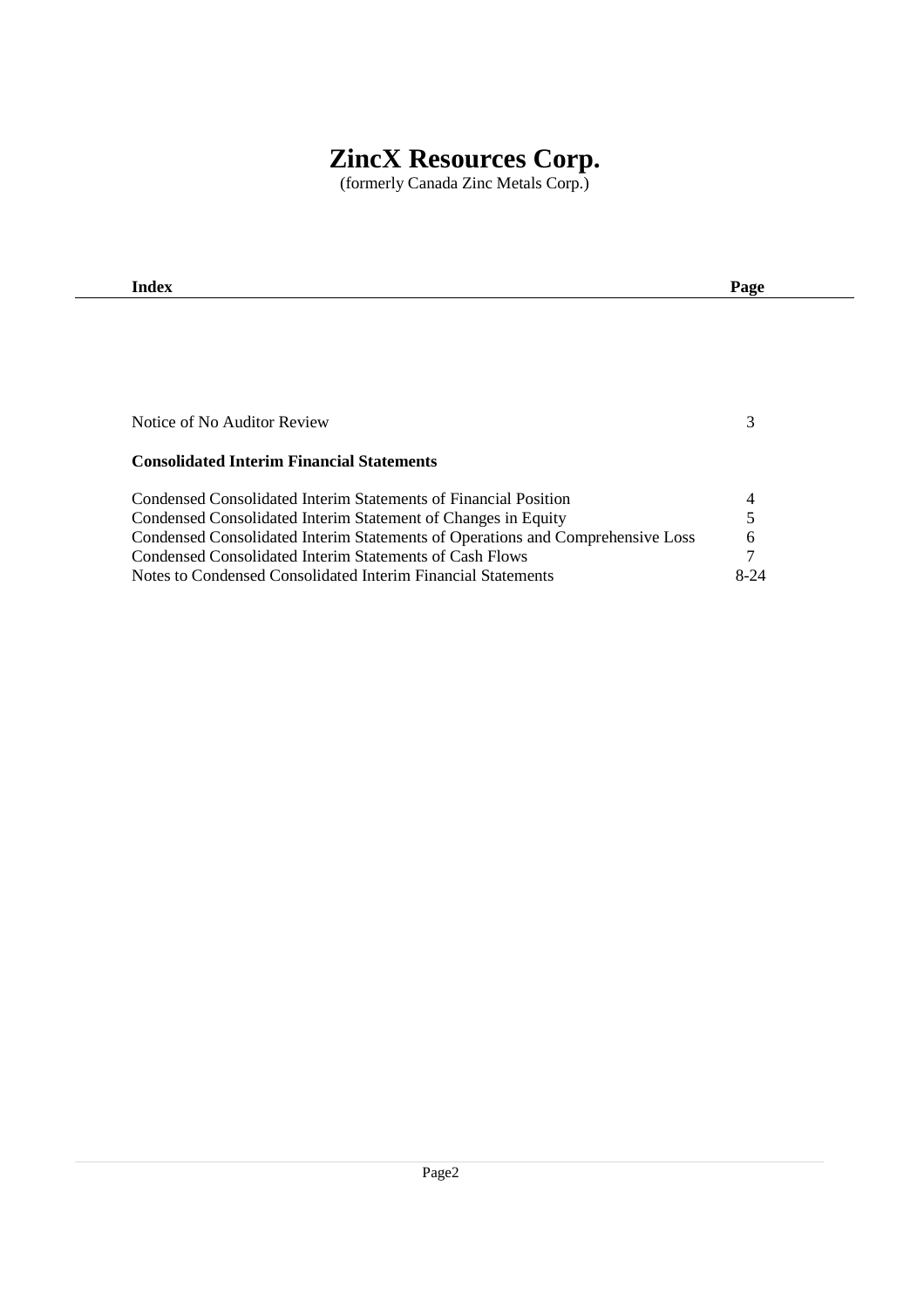(formerly Canada Zinc Metals Corp.)

# **NOTICE TO READER**

Under National Instrument 51-102, Part 4, subsection 4.3(3)(a), if an auditor has not performed a review of the condensed consolidated interim financial statements, they must be accompanied by a notice indicating that the financial statements have not been reviewed by an auditor.

The accompanying unaudited condensed consolidated interim financial statements of the Company have been prepared by management and approved by the Audit Committee and Board of Directors of the Company.

The Company's independent auditors have not performed a review of these condensed consolidated interim financial statements in accordance with the standards established by the Canadian Institute of Chartered Accountants for a review of interim financial statements by an entity's auditors.

May 29, 2019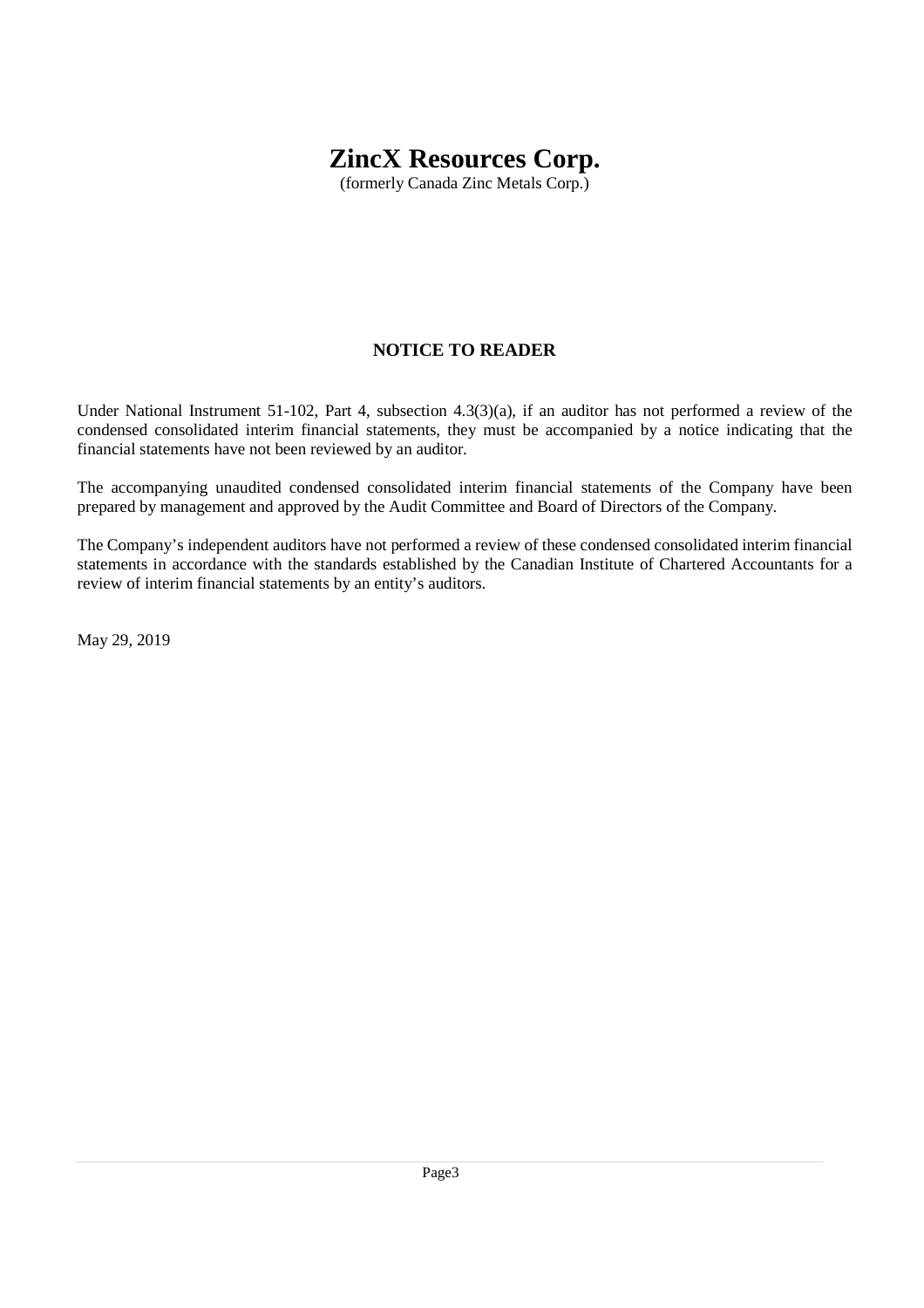(formerly Canada Zinc Metals Corp.) Condensed Consolidated Interim Statements of Financial Position As at March 31, 2019 and June 30, 2018 (Expressed in Canadian Dollars - Unaudited)

|                                        | <b>Note</b>      | March 31, 2019   | June 30, 2018    |
|----------------------------------------|------------------|------------------|------------------|
|                                        |                  | (unaudited)      | (audited)        |
| <b>Assets</b>                          |                  |                  |                  |
| Current assets                         |                  |                  |                  |
| Cash                                   |                  | \$<br>1,146,868  | 1,148,880<br>\$  |
| Receivables                            | 3                | 16,868           | 45,171           |
| Loan receivable                        | 4                |                  | 118,466          |
| Prepaid expenses                       |                  | 35,064           | 65,439           |
| Marketable securities                  | 5                | 39,800           | 57,150           |
| Investment                             | 6                | 2,533,500        | 4,004,314        |
|                                        |                  | 3,772,100        | 5,439,420        |
| Other assets                           | $\boldsymbol{7}$ | 332,500          | 332,500          |
| Equipment and leasehold improvements   | 10               | 215,518          | 265,438          |
| Exploration and evaluation assets      | 11               | 74,413,533       | 73,068,056       |
|                                        |                  | \$<br>78,733,651 | \$<br>79,105,414 |
| <b>Liabilities</b>                     |                  |                  |                  |
| <b>Current liabilities</b>             |                  |                  |                  |
| Trade payables and accrued liabilities | 8                | \$<br>38,132     | \$<br>417,914    |
| Due to related parties                 | 14               | 16,743           |                  |
| Flow-through premium liability         | 9                | 292,633          | 232,453          |
|                                        |                  | 347,508          | 650,367          |
| Deferred income tax liability          |                  | 1,613,000        | 1,613,000        |
| <b>Equity</b>                          |                  |                  |                  |
| Capital stock                          | 12               | 101,823,198      | 100,855,264      |
| Reserves                               | 12               | 14,893,483       | 14,472,792       |
| Deficit                                |                  | (39, 943, 538)   | (38, 479, 278)   |
| Accumulated other comprehensive loss   |                  |                  | (6,731)          |
|                                        |                  | 76,773,143       | 76,842,047       |
|                                        |                  | 78,733,651<br>\$ | 79,105,414<br>\$ |

**Nature and continuance of operations** (Note 1)

The accompanying notes form an integral part of these condensed consolidated interim financial statements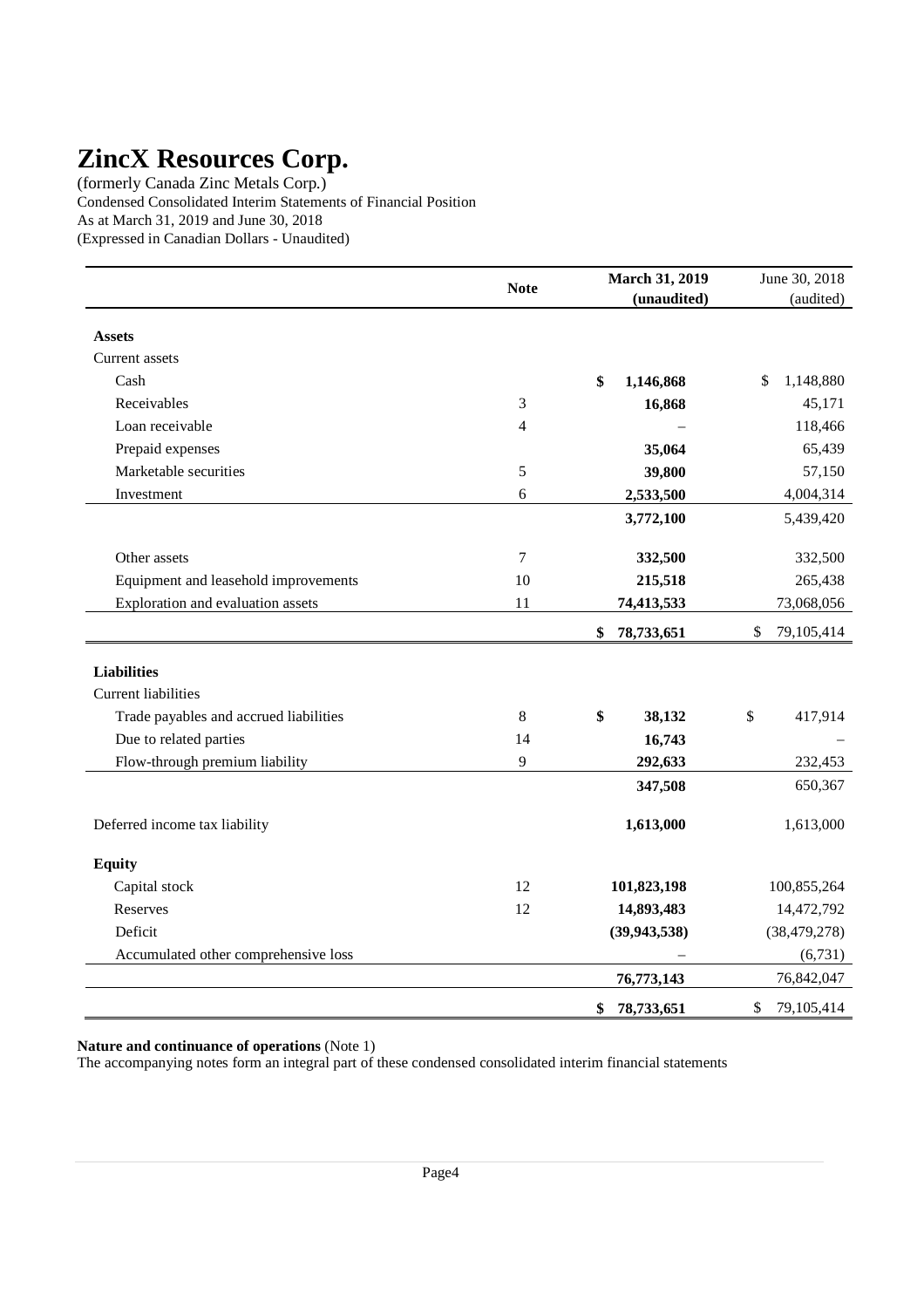(formerly Canada Zinc Metals Corp.) Condensed Consolidated Interim Statements of Changes in Equity (Expressed in Canadian Dollars - Unaudited)

|                                               |       |                               |                              |     | Capital Stock            |                                |                          |                          |                                                      |                     |
|-----------------------------------------------|-------|-------------------------------|------------------------------|-----|--------------------------|--------------------------------|--------------------------|--------------------------|------------------------------------------------------|---------------------|
|                                               | Note  | Number of<br>common<br>shares | Number of<br>treasury shares |     | Common shares<br>Amount  | Treasury shares<br>Amount      | Reserves<br>(Note 12)    | Deficit                  | Accumulated<br>other<br>comprehensive<br>gain (loss) | <b>Total Equity</b> |
| <b>Balance, June 30, 2017</b>                 |       | 163,607,783                   | (564,000)                    | -\$ | 100,896,175              | \$(184,381)                    | \$<br>13,700,878         | $$$ (36,660,295) \,      | 12,431                                               | 77,764,808<br>\$    |
| Treasury shares repurchased                   |       |                               | (967,000)                    |     | $\overline{\phantom{m}}$ | (261, 421)                     |                          |                          |                                                      | (261, 421)          |
| Treasury shares cancelled                     |       | (564,000)                     | 564,000                      |     | (371, 865)               | 184,381                        | 187,484                  |                          |                                                      |                     |
| Flow-through private placements               |       | 4,112,900                     |                              |     | 1,521,773                |                                |                          |                          | $\overline{\phantom{0}}$                             | 1,521,773           |
| Flow-through premium liability                |       |                               |                              |     | (304, 355)               |                                |                          |                          |                                                      | (304, 355)          |
| Share issuance costs                          |       |                               |                              |     | (100, 903)               |                                |                          |                          |                                                      | (100, 903)          |
| Exercise of share options                     |       | 60,000                        |                              |     | 67,782                   | $\overline{\phantom{0}}$       | (53,982)                 |                          |                                                      | 13,800              |
| Share-based compensation                      |       |                               |                              |     |                          |                                | 312,636                  |                          |                                                      | 312,636             |
| Change in fair value of securities            |       |                               | $\overline{\phantom{0}}$     |     |                          |                                | $\overline{\phantom{0}}$ | $\overline{\phantom{0}}$ | (24, 287)                                            | (24, 287)           |
| Net loss for the period                       |       |                               | $\overline{\phantom{m}}$     |     |                          | $\overline{\phantom{m}}$       | $\qquad \qquad -$        | (1,333,340)              | $\overline{\phantom{0}}$                             | (1,333,340)         |
| Balance, March 31, 2018                       |       | 167,216,683                   | (967,000)                    |     | 101,708,607              | (261, 421)                     | 14, 147, 016             | (37,993,635)             | (11, 856)                                            | 77,588,711          |
| Treasury shares repurchased                   |       |                               | (861,500)                    |     | $\overline{\phantom{m}}$ | (266, 146)                     |                          |                          |                                                      | (266, 146)          |
| Treasury shares cancelled                     |       | (1,047,000)                   | 1,047,000                    |     | (640, 762)               | 314,986                        | 325,776                  |                          |                                                      |                     |
| Change in fair value of securities            |       |                               |                              |     |                          |                                |                          |                          | 5,125                                                | 5,125               |
| Net loss for the period                       |       |                               | $\overline{\phantom{m}}$     |     |                          | $\overline{\phantom{m}}$       | $\overline{\phantom{m}}$ | (485, 643)               | $\overline{\phantom{m}}$                             | (485, 643)          |
| Balance, June 30, 2018                        |       | 166,169,683                   | (781,500)                    |     | 101,067,845              | (212,581)                      | 14,472,792               | (38, 479, 278)           | (6,731)                                              | 76,842,047          |
| Treasury shares cancelled                     | 12    | (781,500)                     | 781,500                      |     | (475,540)                | 212,581                        | 262,959                  |                          |                                                      |                     |
| Flow-through private placements               | 12(b) | 3,568,692                     | $\overline{\phantom{0}}$     |     | 1,391,790                | $\overline{\phantom{0}}$       |                          |                          | $\overline{\phantom{0}}$                             | 1,391,790           |
| Flow-through premium liability                | 9     |                               |                              |     | (292, 633)               |                                |                          |                          |                                                      | (292, 633)          |
| Share issuance costs                          | 12(b) |                               | $\overline{\phantom{0}}$     |     | (74,109)                 | $\overline{\phantom{0}}$       |                          |                          |                                                      | (74, 109)           |
| Exercise of share options                     | 12    | 142,500                       | $\overline{\phantom{0}}$     |     | 84,845                   |                                | (48, 820)                |                          |                                                      | 36,025              |
| Exercise of warrants                          | 12    | 220,000                       | $\equiv$                     |     | 121,000                  | $\overline{\phantom{0}}$       |                          |                          |                                                      | 121,000             |
| Share-based compensation                      | 12    |                               |                              |     |                          |                                | 206,552                  |                          |                                                      | 206,552             |
| Reclassification on the adoption of<br>IFRS 9 |       |                               |                              |     |                          |                                |                          | (6,731)                  | 6,731                                                |                     |
| Net loss for the period                       |       |                               |                              |     |                          |                                |                          | (1,457,529)              |                                                      | (1,457,529)         |
| Balance, March 31, 2019                       |       | 169,319,375                   | $-$                          | \$  | 101,823,198              | \$<br>$\overline{\phantom{0}}$ | \$<br>14,893,483         | $$ (39,943,538)$ \\$     | $\overline{\phantom{m}}$                             | \$76,773,143        |

The accompanying notes form an integral part of these condensed consolidated interim financial statements.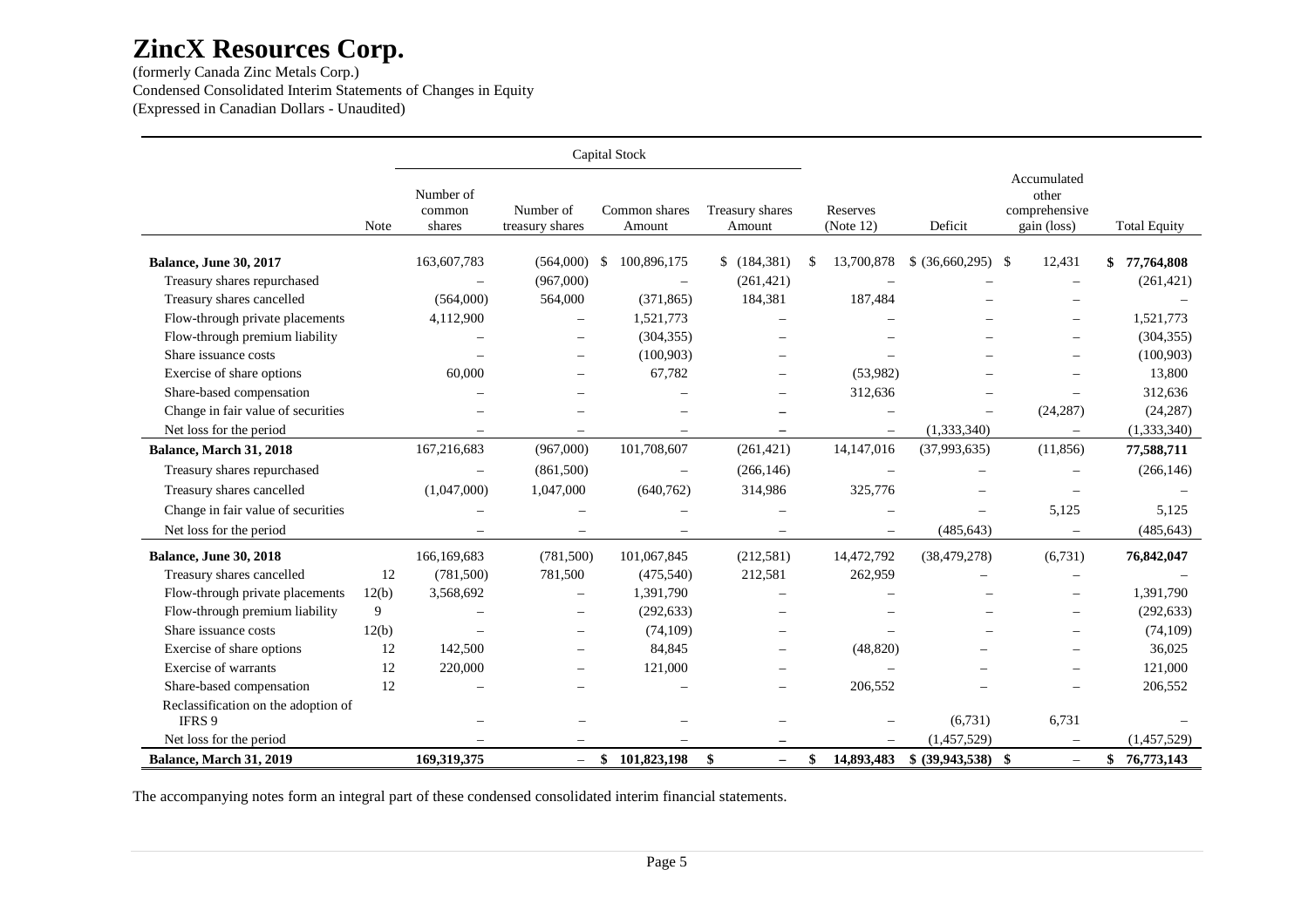(formerly Canada Zinc Metals Corp.)

Condensed Consolidated Interim Statements of Operations and Comprehensive Loss (Expressed in Canadian Dollars - Unaudited)

|                                                                 |             |                  | Three months ended |                   | Nine months ended |
|-----------------------------------------------------------------|-------------|------------------|--------------------|-------------------|-------------------|
|                                                                 |             |                  | March 31,          |                   | March 31,         |
|                                                                 | <b>Note</b> | 2019             | 2018               | 2019              | 2018              |
| <b>ADMINISTRATION EXPENSES</b>                                  |             |                  |                    |                   |                   |
| Administration                                                  | 14          | \$<br>15,000     | \$<br>15,000       | \$<br>45,000      | \$<br>45,000      |
| Bank charges and interest                                       |             | 258              | 296                | 1,092             | 1,267             |
| <b>Bonuses</b>                                                  | 14          |                  |                    | 30,256            | 42,084            |
| Consulting                                                      |             | 11,720           | 19,488             | 155,158           | 232,628           |
| Depreciation                                                    | 10          | 485              | 598                | 1,459             | 1,816             |
| Directors' fees                                                 | 14          |                  | 10,000             | 20,000            | 30,000            |
| Flow-through taxes                                              |             | 4,031            | 2,425              | 4,490             | 2,425             |
| Investor relations                                              |             | 498              | 597                | 1,131             | 2,746             |
| Management fees                                                 | 14          | 88,500           | 88,500             | 265,500           | 265,500           |
| Marketing                                                       |             |                  | 23,479             | 247,237           | 99,000            |
| Office and miscellaneous                                        |             | 16,885           | 24,754             | 63,984            | 67,472            |
| Professional fees                                               |             | 3,176            | 427                | 10,619            | 6,991             |
| Regulatory fees                                                 |             | 2,338            | 2,350              | 12,267            | 18,974            |
| Rent                                                            |             | 23,984           | 24,279             | 72,547            | 72,763            |
| Share-based compensation                                        | 12          | 904              | 309,506            | 206,552           | 312,636           |
| Transfer agent fees                                             |             | 4,345            | 1,618              | 9,202             | 6,923             |
| Travel and promotion                                            |             | 29,504           | 43,033             | 121,971           | 190,155           |
| Wages and benefits                                              |             | 120,680          | 117,288            | 353,065           | 344,849           |
| Loss before other items                                         |             | (322, 308)       | (683, 638)         | (1,621,530)       | (1,743,229)       |
| <b>OTHER ITEMS</b>                                              |             |                  |                    |                   |                   |
| Interest income                                                 |             | 24,158           | 28,056             | 71,979            | 80,716            |
| Impairment allowance                                            | 4           | (2, 466)         |                    | (125, 973)        |                   |
| Gain on sale of marketable securities                           | 5           |                  |                    |                   | 18,395            |
| Adjustment for change in fair value of                          | 5           | (3,225)          |                    | (17,350)          |                   |
| marketable securities                                           |             |                  |                    |                   |                   |
| Other income                                                    |             |                  |                    | 2,892             |                   |
|                                                                 |             | 18,467           | 28,056             | (68, 452)         | 99,111            |
| Loss before income taxes                                        |             | (303, 841)       | (655, 582)         | (1,689,982)       | (1,644,118)       |
| Deferred income tax recovery                                    | 9           |                  | 2,646              | 232,453           | 310,778           |
| Loss before comprehensive loss                                  |             | (303, 841)       | (652, 936)         | (1,457,529)       | (1,333,340)       |
| Adjustment for change in fair value of<br>marketable securities | 5           |                  | (18, 724)          |                   | (24, 287)         |
| Comprehensive loss for the period                               |             | \$<br>(303, 841) | \$<br>(671, 660)   | \$<br>(1,457,529) | \$<br>(1,357,627) |
| Basic and diluted loss per share                                |             | \$<br>(0.002)    | \$<br>(0.004)      | \$<br>(0.009)     | \$<br>(0.008)     |
| Weighted average number of common                               |             |                  |                    |                   |                   |
| shares outstanding                                              |             | 169,319,375      | 167, 176, 172      | 167,512,208       | 165, 335, 145     |

The accompanying notes form an integral part of these condensed consolidated interim financial statements.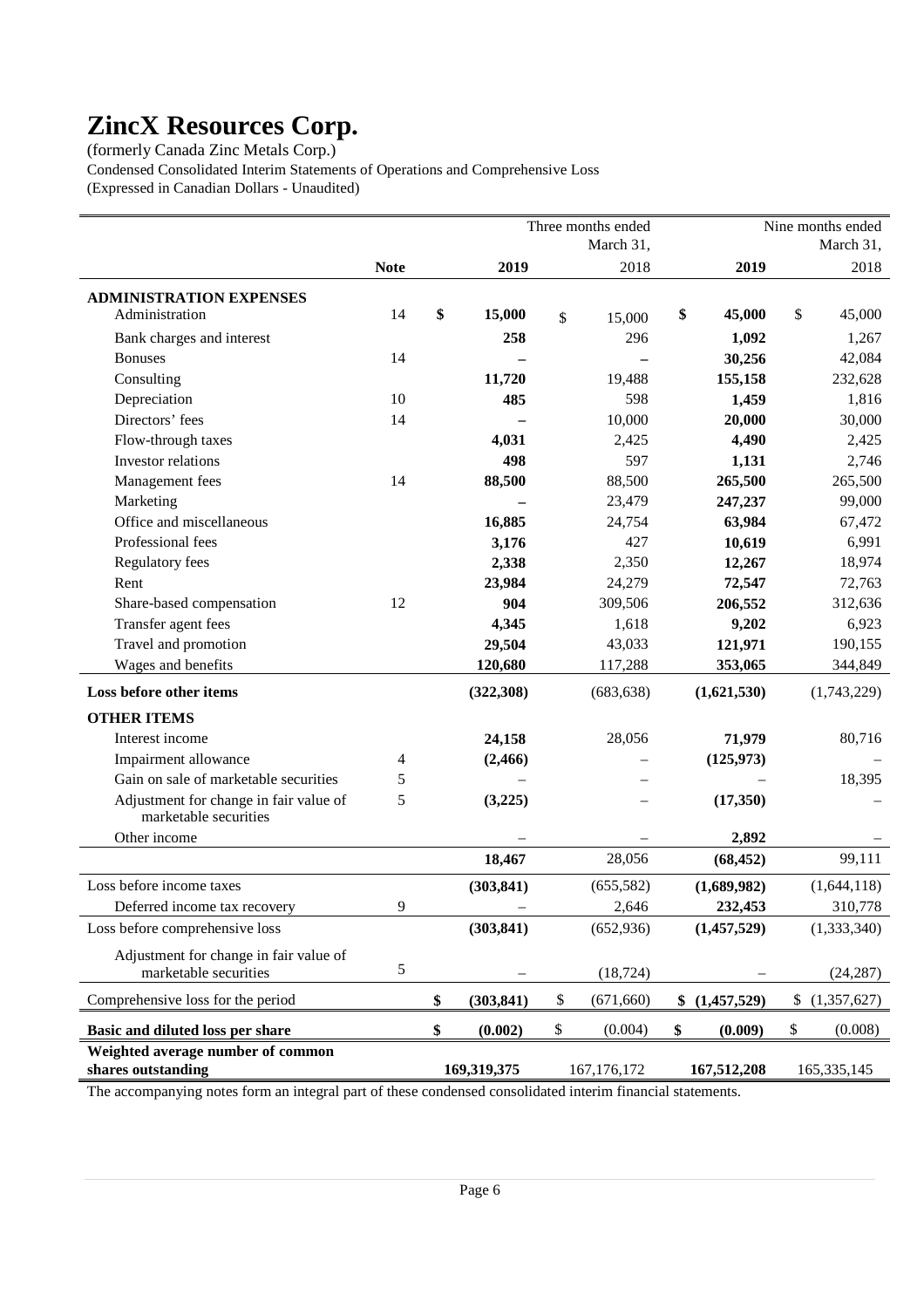(formerly Canada Zinc Metals Corp.)

Condensed Consolidated Interim Statements of Cash Flows (Expressed in Canadian Dollars - Unaudited)

|                                                                     |                      |      | Nine months ended March 31, |
|---------------------------------------------------------------------|----------------------|------|-----------------------------|
|                                                                     | 2019                 |      | 2018                        |
| <b>CASH FLOWS FROM OPERATING ACTIVITIES</b>                         |                      |      |                             |
| Net loss for the period                                             | \$<br>(1,457,529)    | \$.  | (1,333,340)                 |
| Items not affecting cash:                                           |                      |      |                             |
| Depreciation                                                        | 1,459                |      | 1,816                       |
| Interest accrued on investments and loan receivable                 | (51, 748)            |      | (49, 946)                   |
| Impairment allowance on loan receivable                             | 125,973              |      |                             |
| Gain on sale of marketable securities                               |                      |      | (18, 395)                   |
| Share-based compensation                                            | 206,552              |      | 312,636                     |
| Adjustment for change in fair value of marketable<br>securities     | 17,350               |      |                             |
| Deferred income tax recovery                                        | (232, 453)           |      | (310,778)                   |
|                                                                     |                      |      |                             |
| Changes in non-cash working capital items:                          |                      |      |                             |
| Receivables                                                         | 28,303               |      | 18,218                      |
| Prepaid expenses                                                    | 30,375               |      | 72,902                      |
| Accounts payable and accrued liabilities                            | (88, 475)            |      | (44, 682)                   |
| Due to related parties                                              | 16,743               |      |                             |
| Cash used in operating activities                                   | (1,403,450)          |      | (1,351,569)                 |
|                                                                     |                      |      |                             |
| <b>CASH FLOWS FROM INVESTING ACTIVITIES</b>                         |                      |      |                             |
| GIC investment, net                                                 | 1,515,055            |      | (189, 508)                  |
| Marketable securities, net                                          |                      |      | 58,525                      |
| Equipment and leasehold improvements                                | (1,519)              |      | (33, 107)                   |
| Exploration advance<br>Exploration and evaluation asset costs, net  | (1,586,804)          |      | (10,000)<br>(2,547,348)     |
| Payment in lieu of expenditures                                     |                      |      | 445,598                     |
|                                                                     |                      |      |                             |
| Cash used in investing activities                                   | (73,268)             |      | (2,275,840)                 |
|                                                                     |                      |      |                             |
| <b>CASH FLOWS FROM FINANCING ACTIVITIES</b>                         |                      |      |                             |
| Issuance of capital stock from private placements, net              | 1,317,681<br>157,025 |      | 1,420,870<br>13,800         |
| Exercise of share options and warrants<br>Common shares repurchased |                      |      | (261, 421)                  |
|                                                                     |                      |      |                             |
| Cash generated from financing activities                            | 1,474,706            |      | 1,173,249                   |
| Change in cash during the period                                    | (2,012)              |      | (2,454,160)                 |
| Cash, beginning of period                                           | 1,148,880            |      | 4,464,425                   |
| Cash, end of period                                                 | \$<br>1,146,868      | $\$$ | 2,010,265                   |

Supplemental disclosure with respect to cash flows (Note 13)

The accompanying notes form an integral part of these condensed consolidated interim financial statements.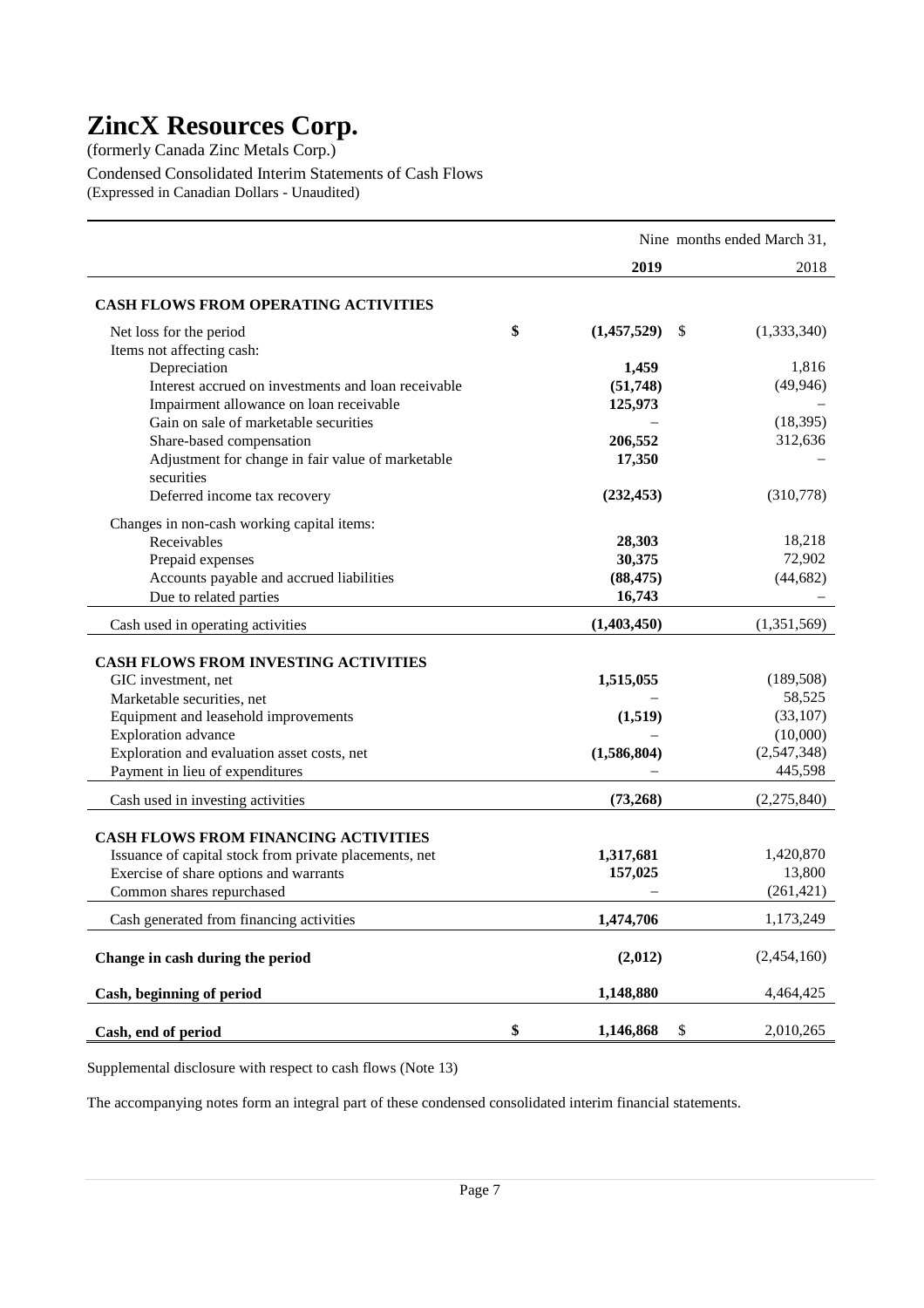(formerly Canada Zinc Metals Corp.) Notes to Condensed Consolidated Interim Financial Statements For the nine months ended March 31, 2019 and 2018 (Expressed in Canadian Dollars, unless otherwise stated)

# **1. NATURE AND CONTINUANCE OF OPERATIONS**

ZincX Resources Corp. (the "Company") is incorporated under the laws of the Province of British Columbia. The Company operates in one business segment, that being the exploration and evaluation of resource properties in Canada, and has not yet determined whether these properties contain ore reserves that are economically recoverable. The recoverability of the amounts shown for exploration and evaluation assets is dependent upon the existence of economically recoverable reserves, the ability of the Company to obtain necessary financing to complete their development, and upon future profitable production.

Effective May 7, 2018, the Company changed its name from Canada Zinc Metals Corp. to ZincX Resources Corp. and commenced trading its shares on the TSX Venture Exchange ("TSX-V") under the new name and symbol ZNX.

The Company's head office and principal address is Suite 2050-1055 West Georgia Street, PO Box 11121, Royal Centre, Vancouver, BC V6E 3P3. The registered and records office is Suite 400, 725 Granville Street, Vancouver, BC, V7Y 1G5.

These consolidated financial statements have been prepared on a going concern basis, which presumes that the Company will be able to realize its assets and discharge its liabilities in the normal course of business for the foreseeable future. The Company has incurred losses since its inception and the ability of the Company to continue as a going-concern depends upon its ability to raise adequate financing and to commence profitable operations in the future.

While the Company has been successful in obtaining its required financing in the past, mainly through the issuance of equity capital, there is no assurance that such financing will be available or be available on favorable terms. An inability to raise additional financing may impact the future assessment of the Company as a going concern. The consolidated financial statements do not include adjustments to amounts and classifications of assets and liabilities that might be necessary should the Company be unable to continue operations.

At March 31, 2019, the Company has a positive working capital position of \$3,424,592 (June 30, 2018 - \$4,789,053). Management believes the Company has sufficient working capital to maintain its operations and its exploration activities for the next fiscal year.

### **2. SIGNIFICANT ACCOUNTING POLICIES AND BASIS OF PREPARATION**

These financial statements were authorized for issue on May 29, 2019 by the directors of the Company.

### *Statement of compliance*

These condensed consolidated interim financial statements have been prepared in accordance with International Accounting Standard 34, Interim Financial Reporting ("IAS 34") using accounting policies consistent with International Financial Reporting Standards ("IFRS") as issued by the International Accounting Standards Board ("IASB").

These condensed consolidated interim financial statements have been prepared using accounting policies consistent with those used in the Company's annual financial statements for the year ended June 30, 2018 except for new standards, interpretations and amendments mandatory effective for the first time from July 1, 2018 as noted below.

It is, therefore, recommended that these condensed interim financial statements be read in conjunction with the Company's audited consolidated financial statements for the year ended June 30, 2018.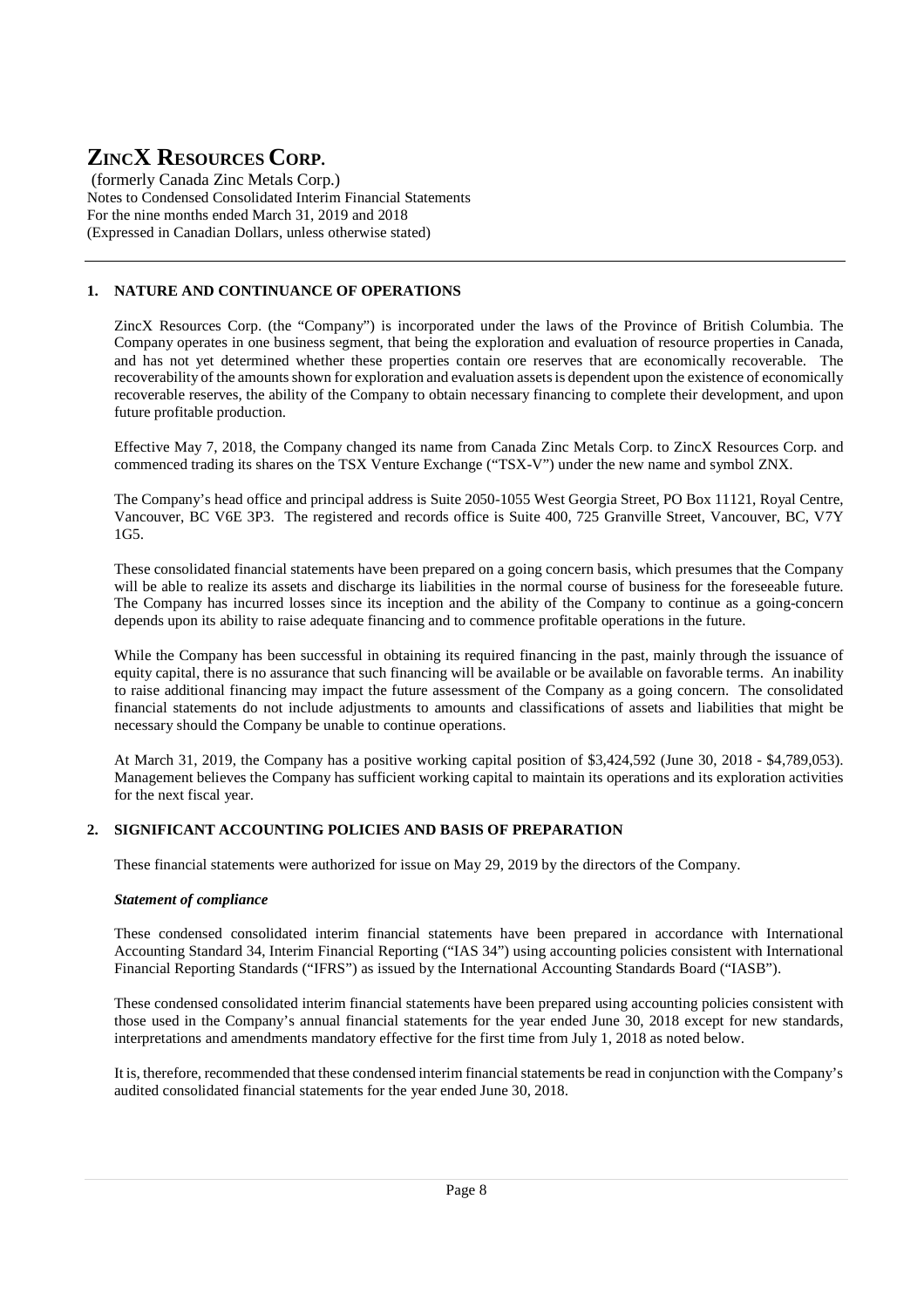(formerly Canada Zinc Metals Corp.) Notes to Condensed Consolidated Interim Financial Statements For the nine months ended March 31, 2019 and 2018 (Expressed in Canadian Dollars, unless otherwise stated)

## **2. SIGNIFICANT ACCOUNTING POLICIES AND BASIS OF PREPARATION** (cont'd)

#### *Basis of preparation*

These condensed consolidated interim financial statements of the Company have been prepared on an accrual basis except for certain cash flow information and are based on historical costs, except for certain financial instruments classified as financial instruments at fair value through profit and loss or available-for-sale which are stated at their fair value. The consolidated interim financial statements are presented in Canadian dollars unless otherwise noted, which is also the functional currency of the Company and its subsidiary.

The accounting policies chosen by the Company have been applied consistently to all periods presented.

#### *Principles of consolidation*

These condensed consolidated interim financial statements include amounts of the Company and its wholly owned subsidiary Ecstall Mining Corp. ("Ecstall"), a company incorporated under the laws of the Province of British Columbia and engaged in the exploration and evaluation of resource properties.

Subsidiaries are corporations in which the Company is able to control the financial operating, investing and financing activities and policies, which is the authority usually connected with holding majority voting rights. The consolidated financial statements include the accounts of the Company and its controlled entity from the date on which control was acquired. Ecstall uses the same reporting period and the same accounting policies as the Company.

All inter-entity balances and transactions, including unrealized profits and losses arising from inter-company transactions, have been eliminated in full on consolidation.

### *Recent accounting pronouncements*

### *IFRS 9 - Financial Instruments ("IFRS 9")*

As at July 1, 2018, the Company adopted all of the requirements of IFRS 9, which replaced IAS 39 Financial Instruments: Recognition and Measurement ("IAS 39"). IFRS 9 introduces extensive changes to IAS 39's guidance on the classification and measurement of financial assets and a new "expected credit loss model" for the impairment of financial assets. IFRS 9 also provides new guidance on the application of hedge accounting. The standard was effective for annual periods beginning on or after January 1, 2018.

Most of the requirements in IAS 39 for classification and measurement of financial liabilities were carried forward in IFRS 9, so the Company's accounting policy with respect to financial liabilities is substantially unchanged.

As a result of adopting this standard, the Company has changed its accounting policy for financial assets retrospectively, for assets that were recognized at the date of application. An assessment has been made and the impact to the Company's consolidated financial statements was to reclassify its available-for-sale marketable securities to "fair value through profit or loss" financial asset category. The Company adopted IFRS 9 retrospectively without restatement of comparative amounts resulting in a reclassification of \$6,731 from accumulated other comprehensive loss ("AOCL") to deficit on July 1, 2018. Future changes in the fair value of these marketable securities will be recorded directly in profit or loss (Note 5). No other differences of any significance have been noted in relation to the adoption of IFRS 9.

The following are new accounting policies for financial assets under IFRS 9. All other aspects of our accounting policies for financial instruments as disclosed in Note 2 to the audited consolidated financial statements for the year ended June 30, 2018 are unaffected.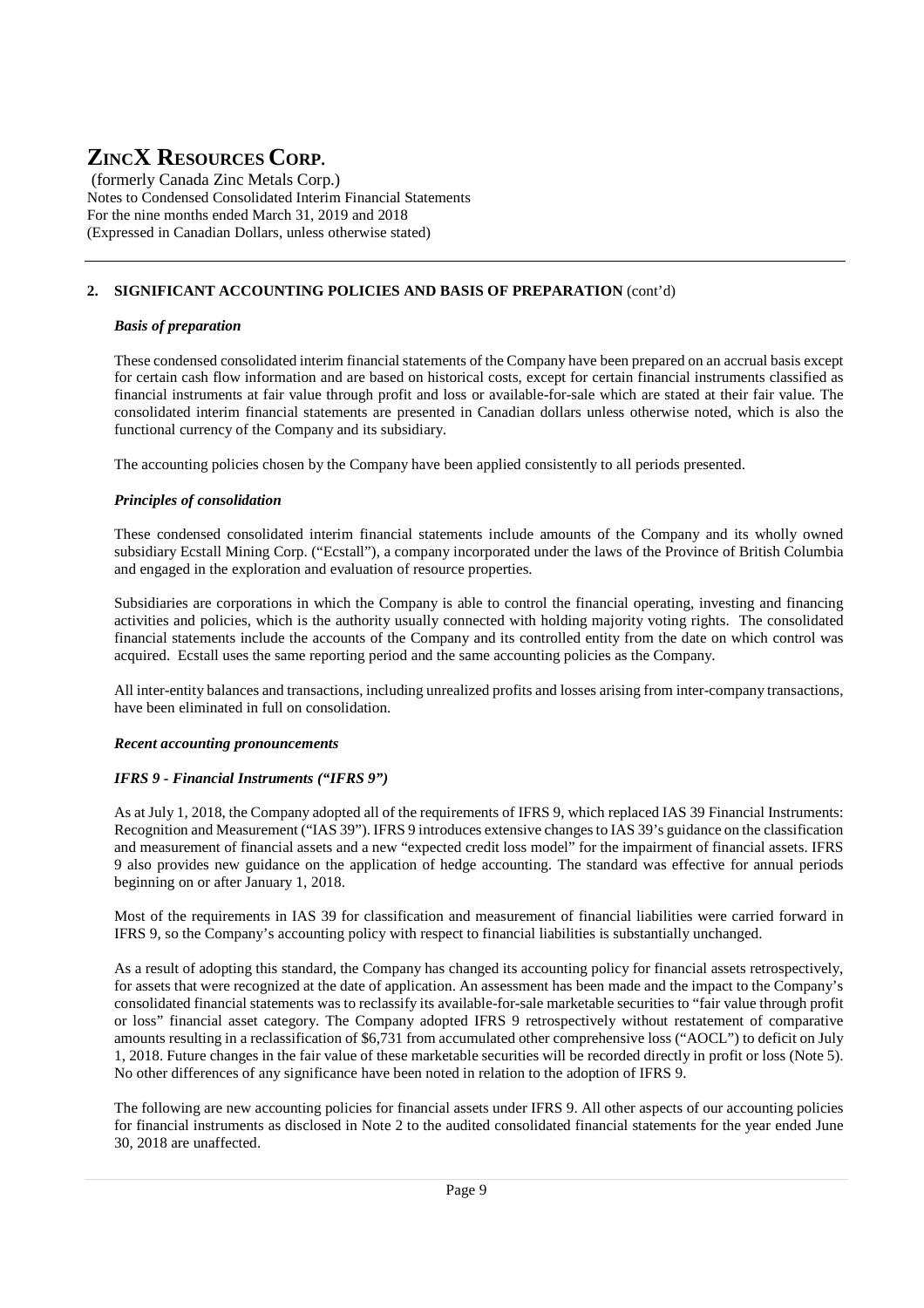(formerly Canada Zinc Metals Corp.) Notes to Condensed Consolidated Interim Financial Statements For the nine months ended March 31, 2019 and 2018 (Expressed in Canadian Dollars, unless otherwise stated)

### **2. SIGNIFICANT ACCOUNTING POLICIES AND BASIS OF PREPARATION** (cont'd)

#### *Recent accounting pronouncements (cont'd)*

The Company classifies its financial assets in the following categories: (i) at fair value through profit or loss ("FVTPL"), (ii) at fair value through other comprehensive income ("FVTOCI") or (iii) at amortized cost. The classification depends on the purpose for which the financial assets were acquired. Management determines the classification of its financial assets at initial recognition.

#### *Financial assets at FVTPL*

Financial assets carried at FVTPL are initially recorded at fair value and transaction costs are expensed in the income statement. Realized and unrealized gains and losses arising from changes in the fair value of the financial asset held at FVTPL are included in the income statement in the period in which they arise.

#### *Financial assets at FVTOCI*

Investments in equity instruments at FVTOCI are initially recognized at fair value plus transaction costs. Subsequently, they are measured at fair value, with gains and losses arising from changes in fair value recognized in other comprehensive income. There is no subsequent reclassification of fair value gains and losses to profit or loss following the de-recognition of the investment.

#### *Financial assets at amortized cost*

Financial assets at amortized cost are initially recognized at fair value and subsequently carried at amortized cost less any impairment. They are classified as current assets or non-current assets based on their maturity date.

Financial assets are derecognized when they mature or are sold, and substantially all the risks and rewards of ownership have been transferred. Gains and losses on de-recognition of financial assets classified as FVTPL or amortized cost are recognized in the income statement. Gains or losses on financial assets classified as FVTOCI remain within accumulated other comprehensive income.

The Company completed an assessment of its consolidated financial instruments as at January 1, 2018. The following table shows the original classification under IAS 39 and the new classification under IFRS 9.

|                              | Original classification                 | New classification                      |
|------------------------------|-----------------------------------------|-----------------------------------------|
|                              | <b>IAS 39</b>                           | IFRS 9                                  |
| <b>Financial assets</b>      |                                         |                                         |
| Cash                         | Financial assets - FVTPL                | Financial assets - FVTPL                |
| Receivables                  | Loans and receivables - amortized cost  | Loans and receivables - amortized cost  |
| Loan receivable              | Loans and receivables - amortized cost  | Loans and receivables - amortized cost  |
| Marketable securities        | Available-for-sale – FVTOCI             | Financial assets - FVTPL                |
| Investments                  | Financial assets - FVTPL                | Financial assets - FVTPL                |
|                              |                                         |                                         |
| <b>Financial liabilities</b> |                                         |                                         |
| Trade payables and           | Other financial liabilities - amortized | Other financial liabilities - amortized |
| accrued liabilities          | cost                                    | cost                                    |
|                              |                                         |                                         |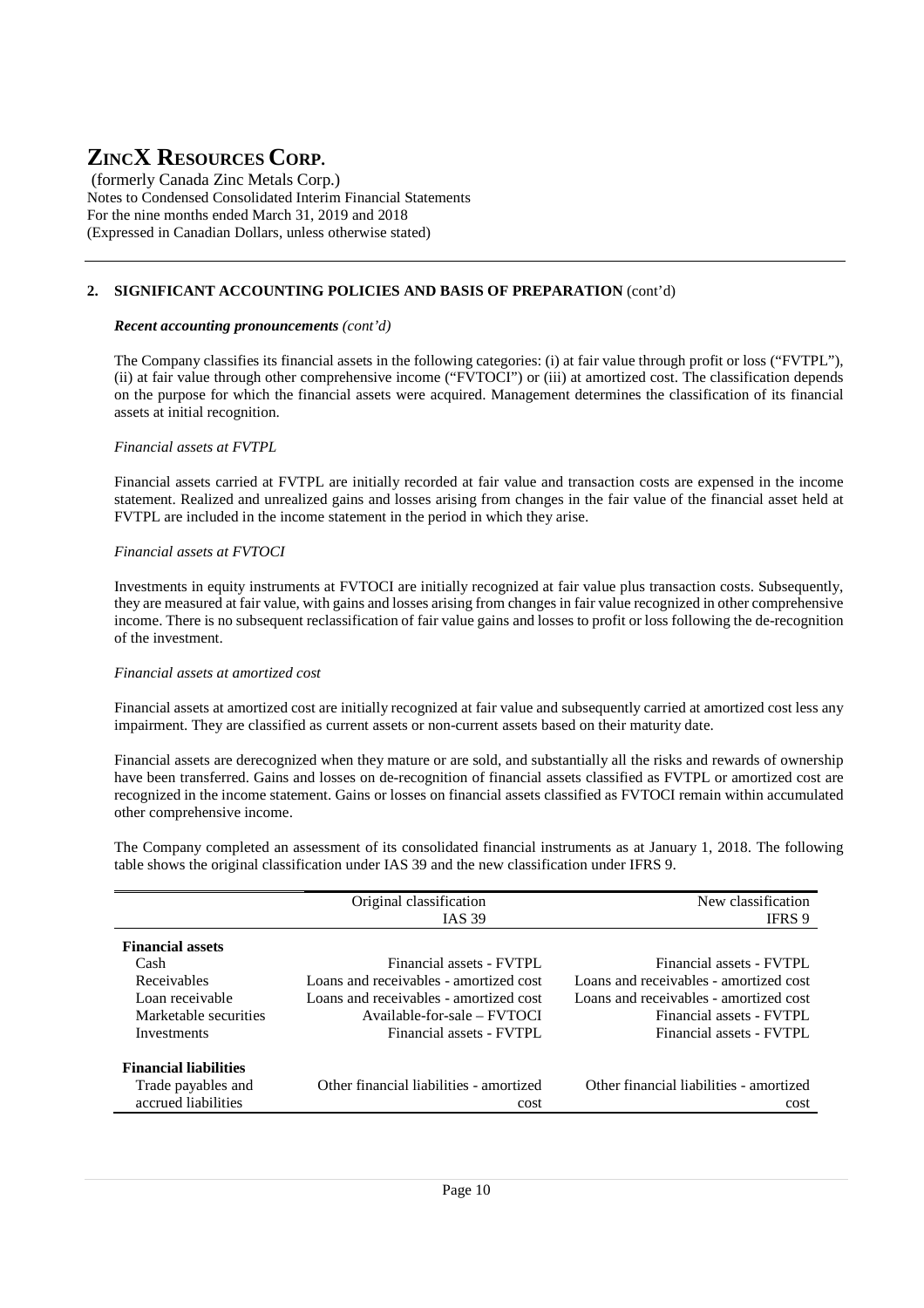(formerly Canada Zinc Metals Corp.) Notes to Condensed Consolidated Interim Financial Statements For the nine months ended March 31, 2019 and 2018 (Expressed in Canadian Dollars, unless otherwise stated)

### **2. SIGNIFICANT ACCOUNTING POLICIES AND BASIS OF PREPARATION** (cont'd)

*Recent accounting pronouncements (cont'd)*

#### **Impairment of financial assets at amortized cost**

The Company recognizes a loss allowance for expected credit losses on financial assets that are measured at amortized cost. At each reporting date, the loss allowance for the financial asset is measured at an amount equal to the lifetime expected credit losses if the credit risk on the financial asset has increased significantly since initial recognition. If at the reporting date, the financial asset has not increased significantly since initial recognition, the loss allowance is measured for the financial asset at an amount equal to twelve month expected credit losses. Impairment losses on financial assets carried at amortized cost are reversed in subsequent periods if the amount of the loss decreases and the decrease can be objectively related to an event occurring after the impairment was recognized. As at March 31, 2019, the Company recognized a loss allowance of \$125,973 on loan receivable (Note 4).

#### *IFRS 15 – Revenue from Contracts with Customers ("IFRS 15")*

On July 1, 2018, the Company adopted IFRS 15, which supersedes IAS 18 – Revenue ("IAS 18"). IFRS 15 establishes a single five-step model framework for determining the nature, amount, timing and uncertainty of revenue and cash flows arising from a contract with a customer. The standard is effective for annual periods beginning on or after January 1, 2018.

The Company is a junior exploration company, and it currently does not generate any revenue from contracts with customers. Therefore, the adoption of this standard did not have any significant impact on the Company's interim financial statements.

#### *IFRS 16 – Leases ("IFRS 16")*

IFRS 16, Leases, new standard contains a single lessee accounting model, eliminating the distinction between operating and financing leases from the perspective of the lessee. The accounting requirements from the perspective of the lessor remains largely in line with previous IAS 17 requirements, effective for annual reporting periods beginning on or after January 1, 2019.

Other accounting standards or amendments to existing accounting standards that have been issued but have future effective dates are either not applicable or are not expected to have a significant impact on the Company's financial statements.

### **3. RECEIVABLES**

|                              | March 31, 2019 | June 30, 2018 |
|------------------------------|----------------|---------------|
| Government sales tax credits | 12.829         | 44,750        |
| Accrued interest (Note 6)    | 4.039          | 421           |
|                              | 16.868         | 45.171        |

The Company anticipates full recovery of its receivables and, therefore, no impairment has been recorded against these amounts.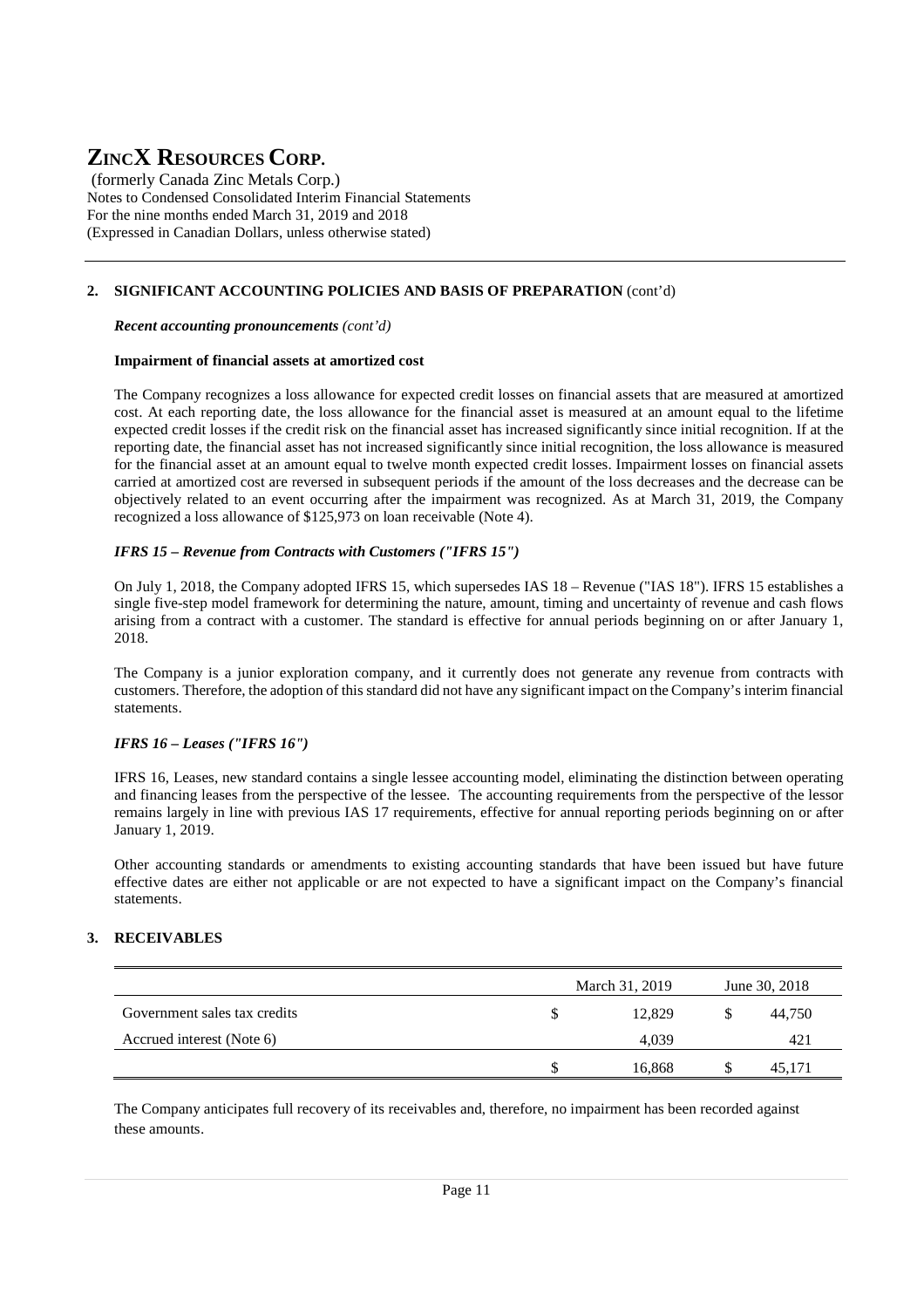(formerly Canada Zinc Metals Corp.) Notes to Condensed Consolidated Interim Financial Statements For the nine months ended March 31, 2019 and 2018 (Expressed in Canadian Dollars, unless otherwise stated)

# **4. LOAN RECEIVABLE**

On August 25, 2017, the Company advanced \$100,000 to an operating entity (the "Debtor") of a publicly traded company with a director now in common, under a promissory note bearing interest at a rate of 10% per annum. The loan is classified as a short-term loan receivable subsequently measured at amortized cost. The loan matured on February 25, 2017 and was extended for additional twelve months bearing the same interest rate of 10% per annum. After February 25, 2018, management agreed to extend the repayment of the loan and the accumulated interest until the Debtor finalizes a significant financing that is currently awaiting completion. At March 31, 2019, the loan receivable balance was \$125,973 (June 30, 2018 - \$118,466) including accrued interest of \$25,973 (June 30, 2018 - \$18,466). During the nine months ended March 31, 2019, management made an assessment of the credit risk on the loan and recognized a loss allowance of \$125,973 (2018 - \$Nil) against the amount of the loan principal and accumulated interest.

## **5. MARKETABLE SECURITIES**

|                                      | March 31, 2019 | June 30, 2018 |               |
|--------------------------------------|----------------|---------------|---------------|
| Fair value, beginning of period      | S              | 57,150        | \$<br>116,442 |
| Proceeds from sales                  |                |               | (58, 525)     |
| Gains realized on sale               |                |               | 18,395        |
| Reclassification of unrealized gains |                |               | (21,512)      |
| Unrealized gains (losses)            |                | (17,350)      | 2,350         |
| Fair value, end of period            | S              | 39,800        | 57,150        |

Marketable securities consist of common shares of public companies that are measured at fair value, which is determined using quoted closing prices of the shares on the exchange where they are listed, at the end of each reporting period. Effective July 1, 2018, pursuant to adoption of IFRS 9, a change in fair value of the marketable securities is included in profit and loss for the period.

## **6. INVESTMENTS**

Investments consist of highly liquid Canadian dollar denominated non-redeemable guaranteed investment certificates ("GIC") yielding an average fixed interest rate of 2.24% per annum with maturity dates within one year. The investments are classified as FVTPL financial assets. The counter-party is a financial institution.

At March 31, 2019, the Company held GIC investments with total principal amount of \$2,503,767 (June 30, 2018 - \$4,000,000) and accrued accumulated interest of \$29,733 (2017 - \$4,314).

During the nine months ended March 31, 2019, the Company redeemed \$1,496,234 (2018 - \$Nil) of its GIC investments and received an aggregate interest of \$18,821 (2018 - \$14,521) on redemption of the GICs.

## **7. OTHER ASSETS**

Other assets comprise of reclamation bonds totaling \$332,500 (June 30, 2018 – \$332,500) posted as security deposits with the Government of British Columbia in relation to the Akie and Kechika Regional properties. The reclamation bonds are deposited in GICs through a financial institution and earn an average annual variable interest rate of approximately 1.35% and reinvested on an annual basis immediately at maturity. Interest accrued on the GICs is included in receivables (Note 3).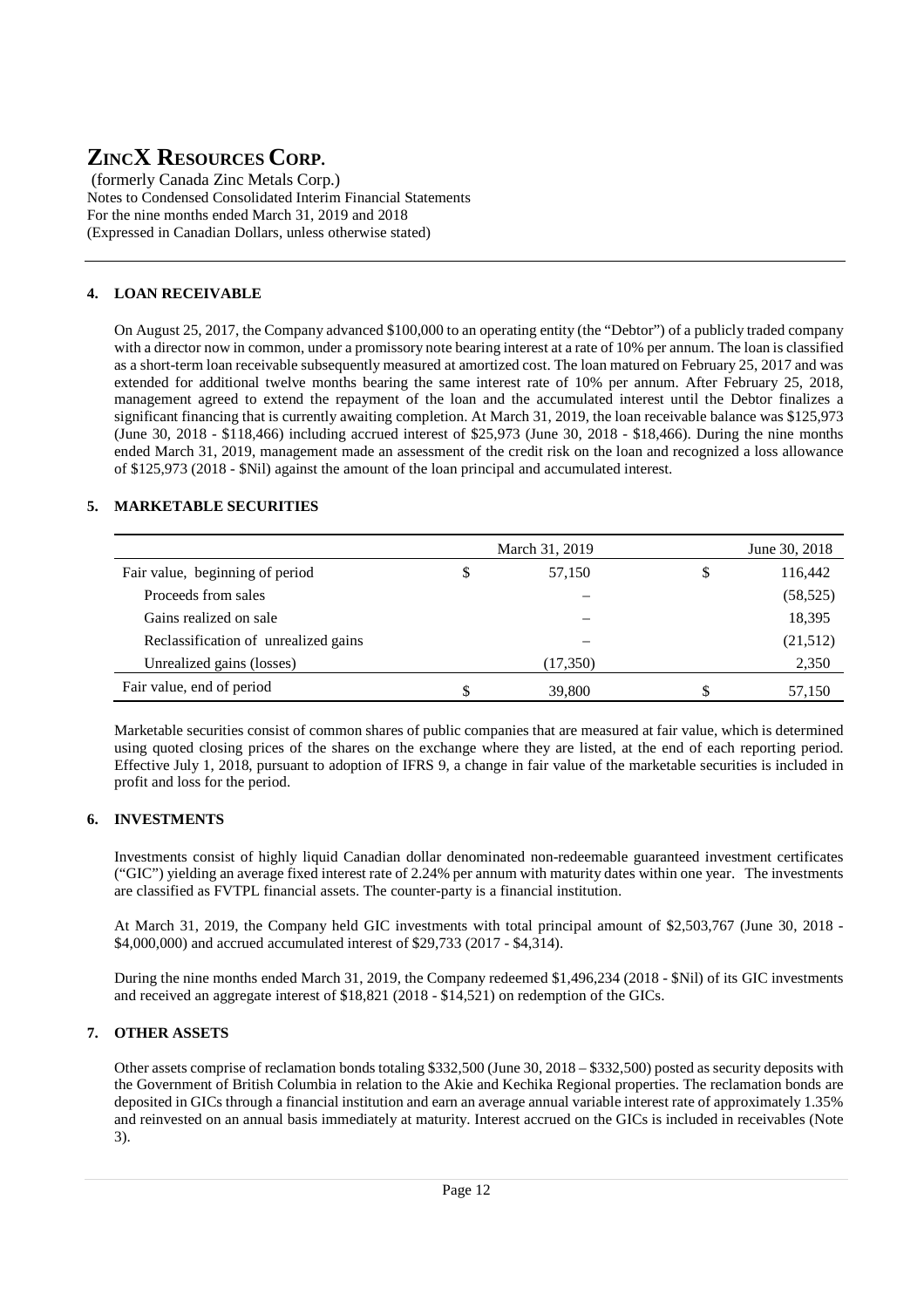(formerly Canada Zinc Metals Corp.) Notes to Condensed Consolidated Interim Financial Statements For the nine months ended March 31, 2019 and 2018 (Expressed in Canadian Dollars, unless otherwise stated)

# **8. TRADE PAYABLES AND ACCRUED LIABILITIES**

|                             | March 31, 2019<br>June 30, 2018 |                 |     |         |  |
|-----------------------------|---------------------------------|-----------------|-----|---------|--|
| <b>Exploration payables</b> | S                               | 10.263          | \$  | 301,570 |  |
| Other trade payables        |                                 | 27,869          |     | 68,421  |  |
| <b>Accrued liabilities</b>  |                                 | $\qquad \qquad$ |     | 47.923  |  |
|                             | S                               | 38,132          | \$. | 417,914 |  |

### **9. FLOW-THROUGH PREMIUM LIABILITY**

|                              |   | March 31, 2019 | June 30, 2018 |           |  |  |
|------------------------------|---|----------------|---------------|-----------|--|--|
| Balance, beginning of period | S | 232,453        |               | 308,132   |  |  |
| Recorded                     |   | 292,633        |               | 304,355   |  |  |
| Amortized                    |   | (232, 453)     |               | (380,034) |  |  |
| Balance, end of period       |   | 292,633        |               | 232,453   |  |  |

In November and December 2018, the Company completed two consecutive flow-through private placements issuing an aggregate of 3,568,692 flow-through shares (Note 12(b)(i)) at a price of \$0.39 per share for gross proceeds of \$1,391,790. The Company recorded a flow-through liability of \$292,633 in connection with the flow-through private placements, which was calculated based on an estimated premium of approximately \$0.082 per flow-through share issued.

The flow-through premium liability does not represent a cash liability to the Company, and is to be fully amortized to the statement of operations and comprehensive loss pro-rata with the amount of qualifying flow-through expenditures incurred. The flow-through agreements require the Company to renounce certain deductions for Canadian exploration expenditures incurred on the Company's resource properties.

As at March 31, 2019, the Company fully amortized the flow-through liability of \$304,355 (June 30, 2018 - \$71,902) that was recorded last fiscal year in connection with the November 2017 flow-through private placement after incurring \$1,521,733 (June 30, 2018 - \$359,510) of qualifying exploration expenditures. The Company has fully renounced exploration expenditures of \$1,521,773 to the flow-through subscribers for calendar 2017 using the "look-back" rule and incurred the qualified exploration expenditures during its 2018 exploration programs.

When the Company uses the "look-back" rule to renounce exploration expenditures to investors before the Company actually incurs them, the Company is liable for the flow-through Part XII.6 tax ("FT Tax"). The reconciliations of the accrued and paid FT Tax for the nine months ended March 31, 2019 and the year ended June 30, 2018 are as follows:

|                              | March 31, 2019 | June 30, 2018 |
|------------------------------|----------------|---------------|
| Balance, beginning of period | 5,923          | 2,037         |
| Accrued                      | 4.490          | 5,838         |
| FT Tax paid                  | (10, 413)      | (1,952)       |
| Balance, end of period       | \$             | 5.923         |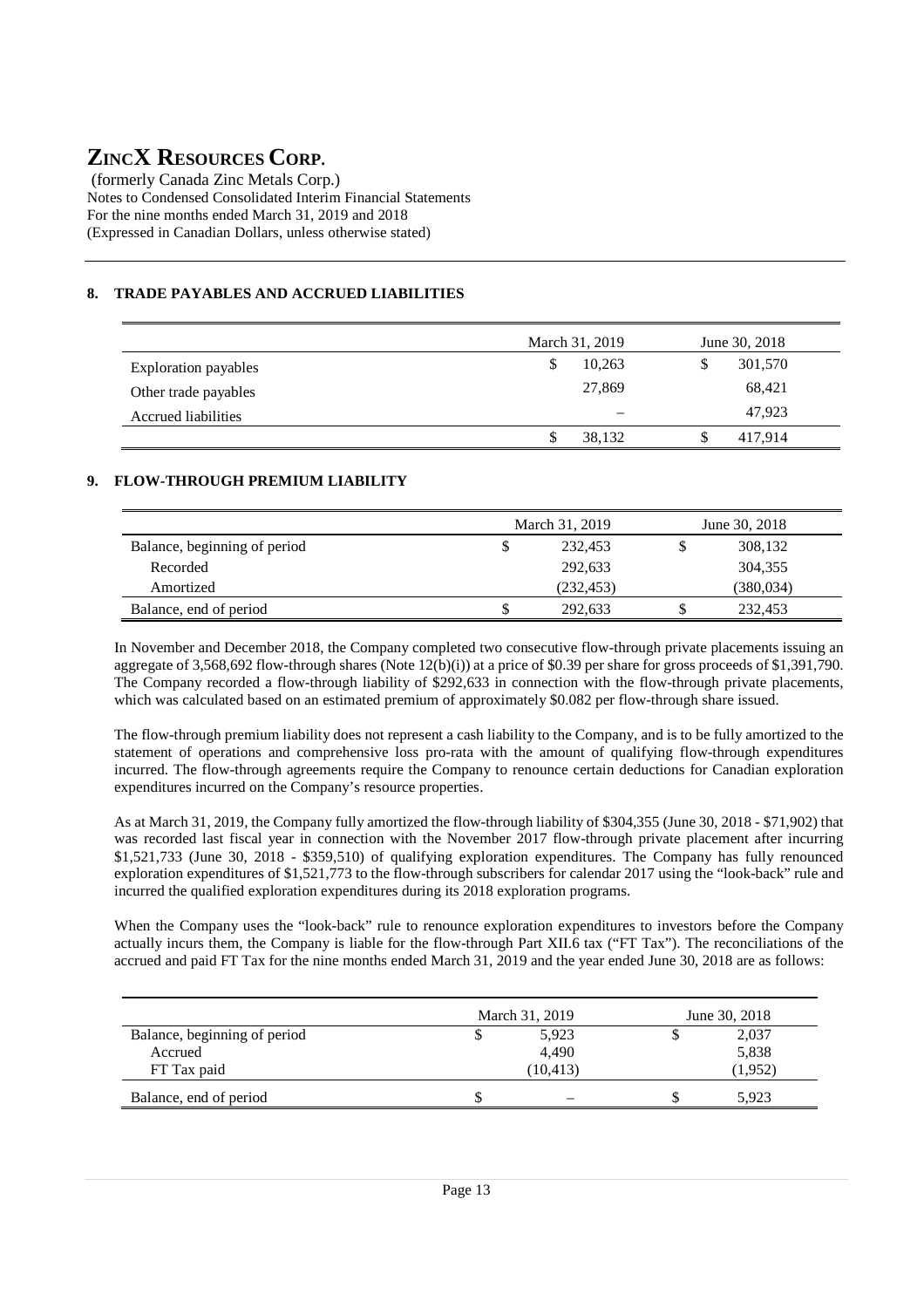(formerly Canada Zinc Metals Corp.) Notes to Condensed Consolidated Financial Statements For the nine months ended March 31, 2019 and 2018 (Expressed in Canadian Dollars, unless otherwise stated)

#### **10. EQUIPMENT AND LEASEHOLD IMPROVEMENTS**

|                                  | Computers<br>and software |     | Office<br>equipment<br>and furniture | Office<br>leasehold<br>improvements |    | $License$ <sup>(1)</sup> |               | Vehicle $(1)$     |     | Camp<br>equipment and<br>$fixtures^{(1)}$ |     | Camp<br>structures and<br>upgrades <sup>(1)</sup> |                | Total     |
|----------------------------------|---------------------------|-----|--------------------------------------|-------------------------------------|----|--------------------------|---------------|-------------------|-----|-------------------------------------------|-----|---------------------------------------------------|----------------|-----------|
| Cost:                            |                           |     |                                      |                                     |    |                          |               |                   |     |                                           |     |                                                   |                |           |
| At June 30, 2017                 | \$<br>19,769              | \$  | 19,702                               | \$<br>4,616                         | \$ | 34,000                   | \$            | 37,026            | \$  | 344,891                                   | \$  | 654,554                                           | \$             | 1,114,558 |
| Acquisition                      |                           |     | 2,290                                |                                     |    | 2,744                    |               |                   |     | 30,363                                    |     |                                                   |                | 35,397    |
| At June 30, 2018                 | 19,769                    |     | 21,992                               | 4,616                               |    | 36,744                   |               | 37,026            |     | 375,254                                   |     | 654,554                                           |                | 1,149,955 |
| Acquisition                      | $\overline{\phantom{0}}$  |     | 428                                  |                                     |    | 1,091                    |               | $\qquad \qquad -$ |     | $\overline{\phantom{0}}$                  |     |                                                   |                | 1,519     |
| At March 31, 2019                | \$<br>19,769              | \$  | 22,420                               | 4,616                               |    | 37,835                   | \$            | 37,026            | \$  | 375,254                                   | \$. | 654,554                                           | $\mathbb{S}^-$ | 1,151,474 |
| <b>Accumulated depreciation:</b> |                           |     |                                      |                                     |    |                          |               |                   |     |                                           |     |                                                   |                |           |
| At June 30, 2017                 | \$<br>17,572              | \$  | 13,600                               | \$<br>4,616                         | \$ | 23,125                   | <sup>\$</sup> | 33,063            | \$  | 232,784                                   | \$  | 476,679                                           | \$             | 801,439   |
| Depreciation                     | 1,208                     |     | 1,449                                |                                     |    | 6,736                    |               | 1,189             |     | 28,027                                    |     | 44,469                                            |                | 83,078    |
| At June 30, 2018                 | 18,780                    |     | 15,049                               | 4,616                               |    | 29,861                   |               | 34,252            |     | 260,811                                   |     | 521,148                                           |                | 884,517   |
| Depreciation                     | 408                       |     | 1,051                                |                                     |    | 2,841                    |               | 624               |     | 21,478                                    |     | 25,037                                            |                | 51,439    |
| At March 31, 2019                | \$<br>19,188              | \$. | 16,100                               | 4,616                               | S  | 32,702                   | \$.           | 34,876            | \$. | 282,289                                   |     | 546,185                                           | \$             | 935,956   |
| Net book value:                  |                           |     |                                      |                                     |    |                          |               |                   |     |                                           |     |                                                   |                |           |
| At June 30, 2018                 | \$<br>989                 | \$  | 6,943                                | \$<br>$\qquad \qquad -$             | \$ | 6,883                    | <sup>\$</sup> | 2,774             | \$  | 114,443                                   | \$. | 133,406                                           | \$             | 265,438   |
| At March 31, 2019                | \$<br>581                 | \$  | 6,320                                | \$<br>-                             | \$ | 5,133                    | \$.           | 2,150             | \$  | 92,965                                    | \$. | 108,369                                           | \$             | 215,518   |

(1) License, vehicles, camp equipment and fixtures and camp upgrades are used for exploration and evaluation activities. Depreciation for these items of \$49,980 for the nine months ended March 31, 2019 (2018 - \$59,870) has been capitalized to exploration and evaluation assets (Note 11). Depreciation of the remaining items of \$1,459 (2018 - \$1,816) has been expensed.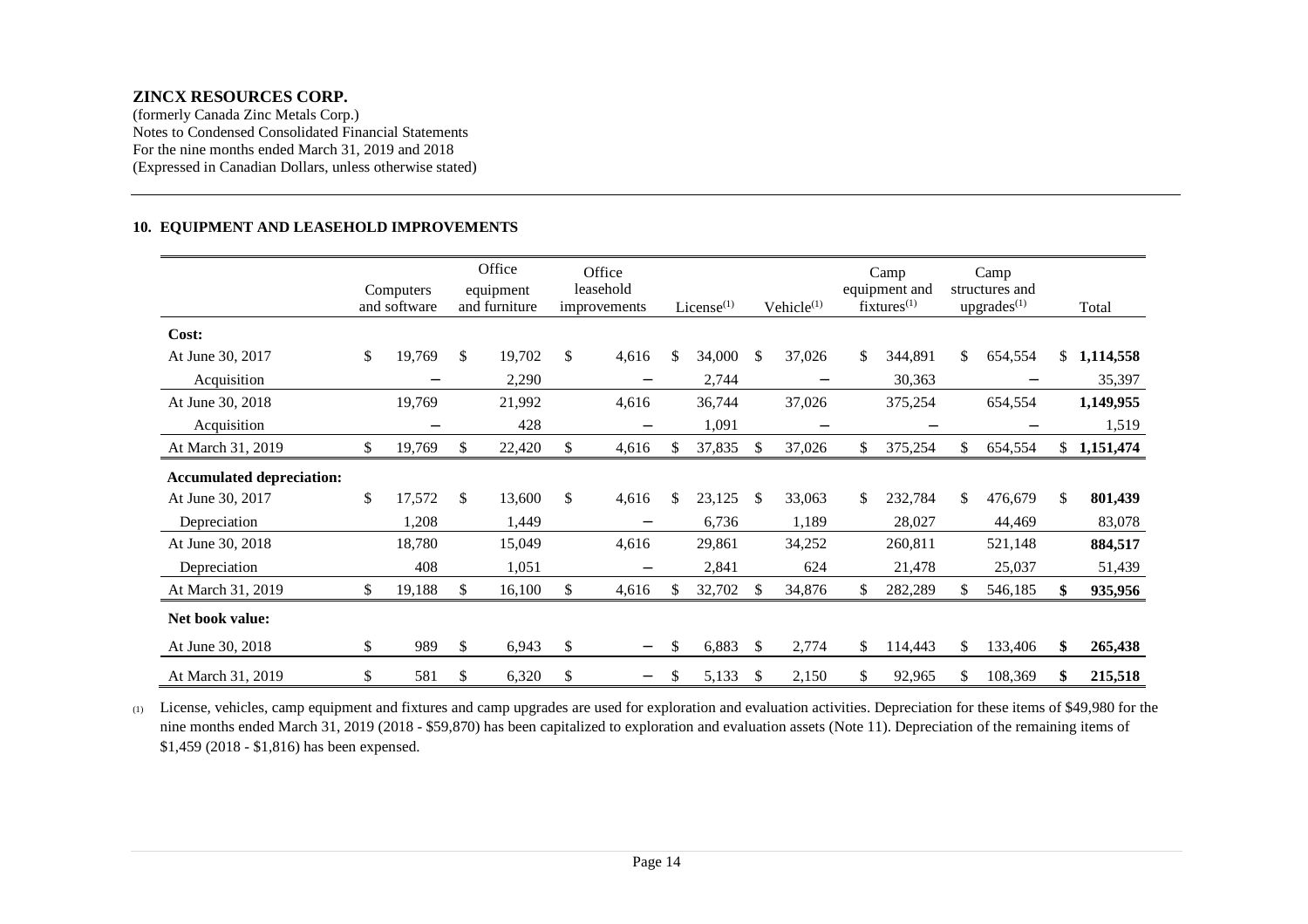(formerly Canada Zinc Metals Corp.)

Notes to Condensed Consolidated Interim Financial Statements For the nine months ended March 31, 2019 and 2018 (Expressed in Canadian Dollars, unless otherwise stated) (Unaudited, prepared by management)

### **11. EXPLORATION AND EVALUATION ASSETS**

Title to exploration and evaluation assets involves certain inherent risks due to the difficulties of determining the validity of certain claims as well as the potential for problems arising from the frequently ambiguous conveyancing history characteristic of many resource claims. The Company has investigated title to all of its exploration and evaluation assets and, to the best of its knowledge, title to all of its claims are in good standing.

#### **Akie Property, British Columbia**

The Akie property is the Company's flagship exploration project and is host to the Cardiac Creek SEDEX Zn-Pb-Ag deposit. The Company owns a 100% interest in the Akie property, which resulted from Company expenditures and the acquisition of Ecstall Mining Corporation.

#### **Kechika Regional project, British Columbia**

The Kechika Regional project, represented by a series of contiguous property blocks including Pie and Mt. Alcock, extends northwest from the Akie property. The Company owns a 100% interest in these properties, which were acquired during fiscal 2007 and 2008, including the acquisition of Ecstall. The interest in the Mt. Alcock property is subject to a 1.0 % net smelter royalty.

In September 2013, the Company entered into an option agreement (the "Agreement') with Teck Resources Limited ("Teck") pursuant to which Teck can acquire up to a 70% interest in the Company's Pie, Cirque East and Yuen properties (the "Property"), three of the 10 regional properties that make up the Kechika Regional Project.

The Agreement outlined two options (the "Options") that are subject to certain expenditure requirements as outlined below:

Under the first Option, Teck can earn an undivided 51% interest in and to the Property by incurring a cumulative aggregate of \$3,500,000 in exploration expenditures on the Property on or before December 31, 2017 (extended from September 30, 2017), with \$500,000 in exploration expenditures to be completed on or before September 30, 2014 (incurred) and \$1,295,000 (amended from \$1,500,000 and incurred) in cumulative exploration expenditures to be completed on or before December 31, 2015 (extended from September 30, 2015).

Under the second Option, Teck may elect to acquire an additional 19% interest in the Property for a total of 70% by incurring an additional \$5,000,000 in exploration expenditures (for a total aggregate of \$8,500,000 in exploration expenditures) on the Property on or before September 30, 2019.

Teck and Korea Zinc earned a 51% interest in the Property in December 2017 by incurring cumulative aggregate exploration expenditures of \$3,054,402 on the Pie Property since September 2013 and making a cash payment of \$445,598 to the Company for the shortfall of the required expenditures. The carrying value of the optioned property has been reduced by the amount of the cash consideration received from Teck.

In January 2018, Teck and Korea Zinc informed the Company that they will not be proceeding with the Second Option to earn an additional 19% interest in the Property. According to the terms of the Agreement, the parties will continue exploration of the Property under a Joint Venture arrangement on the 49%-51% basis, with Teck acting as the operator. There were no exploration programs conducted on the Property during the nine months ended March 31, 2019.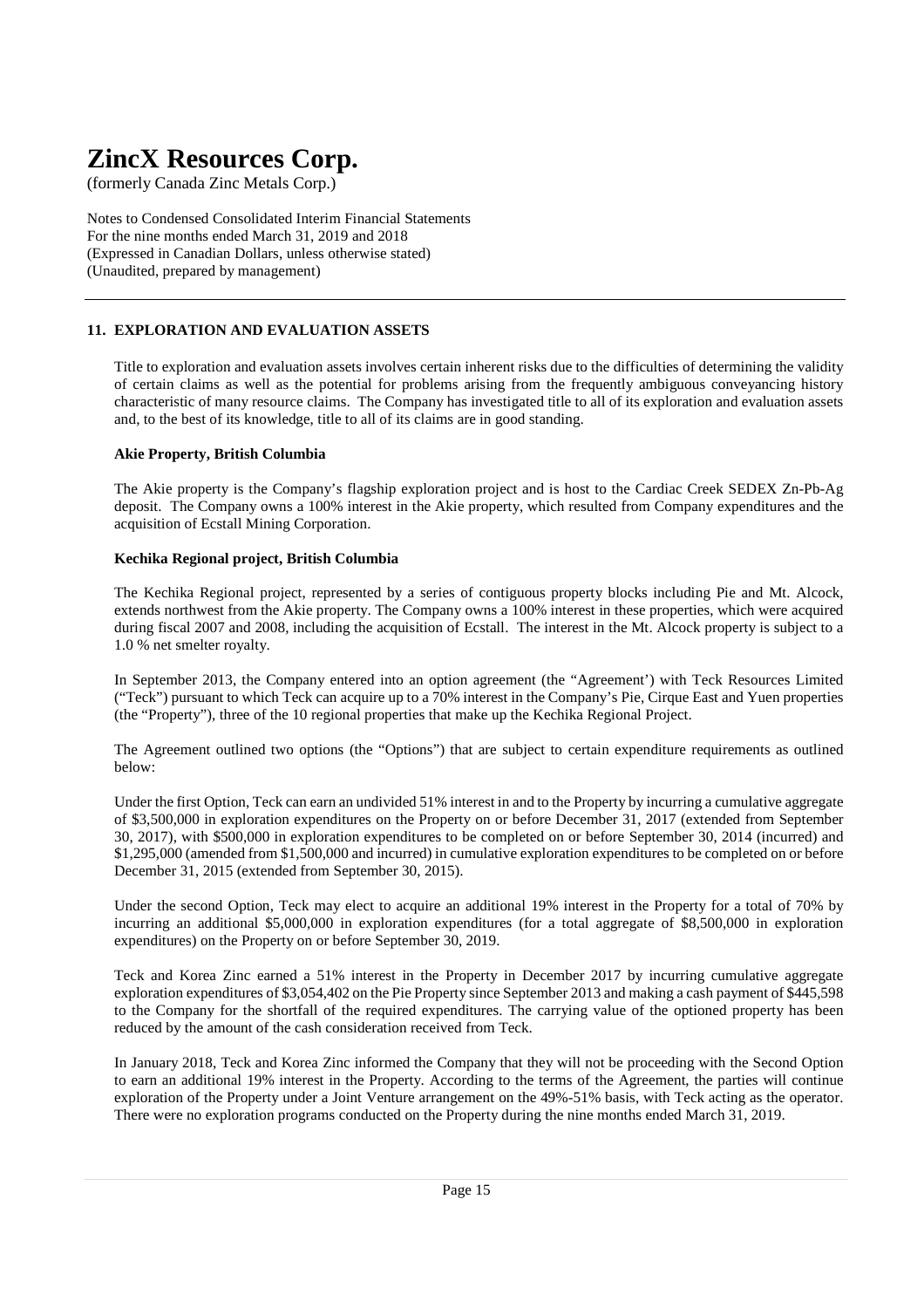(formerly Canada Zinc Metals Corp.)

Notes to Condensed Consolidated Interim Financial Statements For the nine months ended March 31, 2019 and 2018 (Expressed in Canadian Dollars, unless otherwise stated) (Unaudited, prepared by management)

### **11. EXPLORATION AND EVALUATION ASSETS** (cont'd)

Summary of exploration expenditures incurred on various properties:

|                                                                                               | <b>Akie Property</b> | <b>Kechika Regional</b>     | <b>Total</b>                   |
|-----------------------------------------------------------------------------------------------|----------------------|-----------------------------|--------------------------------|
| <b>Acquisition Costs:</b><br>Balance, June 30, 2016, and 2017<br>Cash in lieu of expenditures | \$<br>24,165,241     | \$<br>336,785<br>(144, 017) | \$<br>24,502,026<br>(144, 017) |
| Balance, June 30, 2018 and                                                                    |                      |                             |                                |
| <b>March 31, 2019</b>                                                                         | \$<br>24,165,241     | \$<br>192,768               | \$<br>24,358,009               |
| Deferred exploration costs:                                                                   |                      |                             |                                |
| <b>Balance, June 30, 2017</b>                                                                 | \$<br>41,626,608     | \$<br>4,642,426             | \$<br>46,269,034               |
| Camp equipment, depreciation                                                                  | 80,421               |                             | 80,421                         |
| Drilling                                                                                      | 1,910,488            |                             | 1,910,488                      |
| Geology                                                                                       | 114,832              | 13,601                      | 128,433                        |
| Metallurgical testing                                                                         | 133,394              |                             | 133,394                        |
| Preliminary Economic Assessment                                                               | 290,609              |                             | 290,609                        |
| Road repair                                                                                   | 75,104               |                             | 75,104                         |
| Community consultations                                                                       | 221,687              |                             | 221,687                        |
| Environmental studies and permit<br>compliance                                                | 62,334               |                             | 62,334                         |
| Cash in lieu of expenditures                                                                  |                      | (301, 581)                  | (301, 581)                     |
| <b>METC</b> recovered                                                                         | (159, 876)           |                             | (159, 876)                     |
| <b>Balance, June 30, 2018</b>                                                                 | 44,355,601           | 4,354,446                   | 48,710,047                     |
| Camp equipment, depreciation                                                                  | 49,980               |                             | 49,980                         |
| Drilling                                                                                      | 990,112              |                             | 990,112                        |
| Geology                                                                                       | 74,533               |                             | 74,533                         |
| Geophysics                                                                                    |                      | 13,579                      | 13,579                         |
| Preliminary Economic Assessment                                                               | 29,524               |                             | 29,524                         |
| Community consultations                                                                       | 151,562              |                             | 151,562                        |
| Environmental studies and permit<br>compliance                                                | 36,187               |                             | 36,187                         |
| Balance, March 31, 2019                                                                       | \$<br>45,687,499     | \$<br>4,368,025             | \$<br>50,055,524               |
|                                                                                               |                      |                             |                                |
| <b>Total, June 30, 2018</b>                                                                   | \$<br>68,520,842     | \$<br>4,547,214             | \$<br>73,068,056               |
| <b>Total, March 31, 2019</b>                                                                  | \$<br>69,852,740     | \$<br>4,560,793             | \$<br>74,413,533               |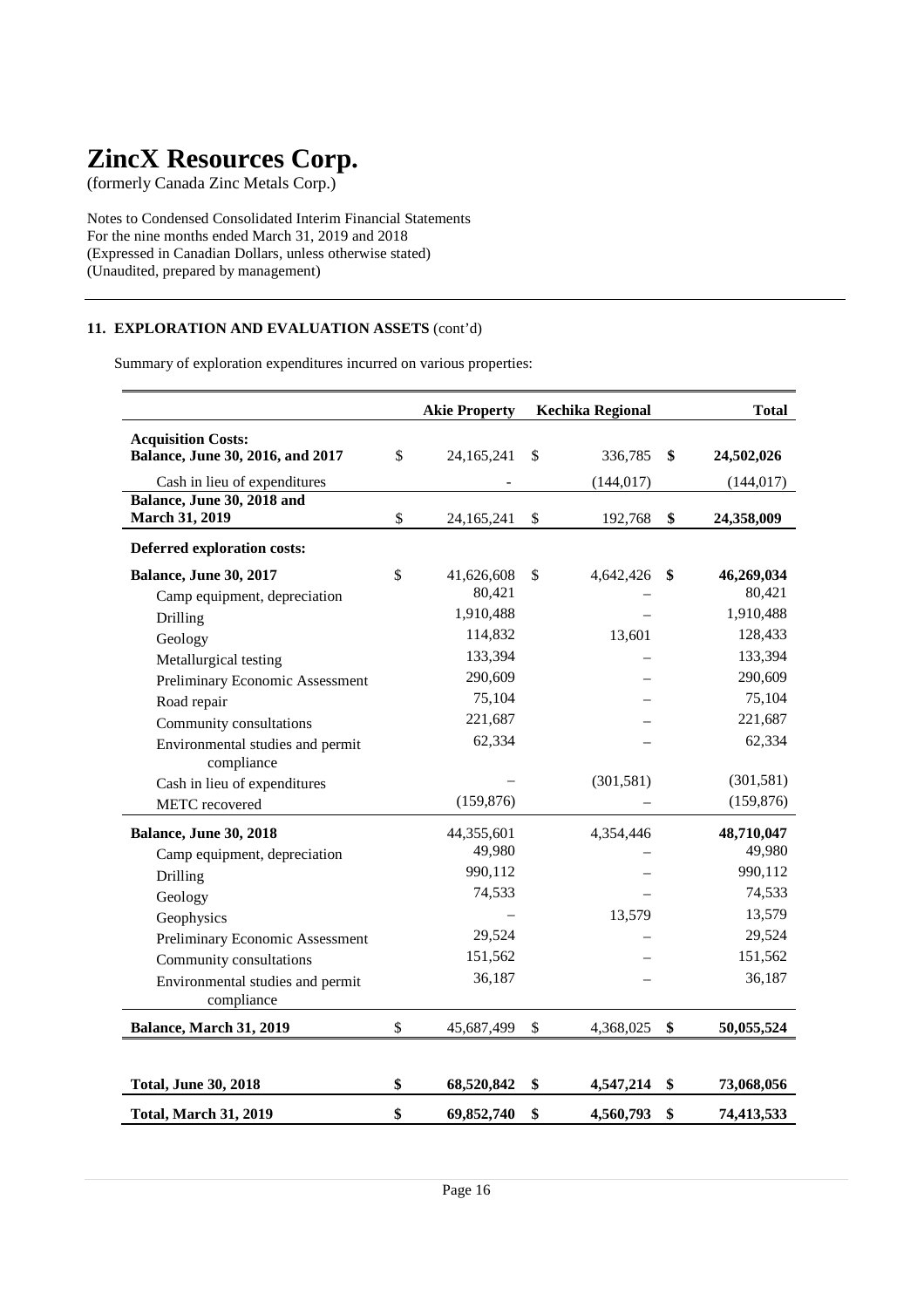(formerly Canada Zinc Metals Corp.)

Notes to Condensed Consolidated Interim Financial Statements For the nine months ended March 31, 2019 and 2018 (Expressed in Canadian Dollars, unless otherwise stated) (Unaudited, prepared by management)

### **12. CAPITAL STOCK AND RESERVES**

#### **(a) Authorized**

Unlimited common shares without par value

#### **(b) Issued and outstanding**

During the nine months ended March 31, 2019, the Company's equity transactions were as follows:

- (i) the Company completed two consecutive flow-through private placements of aggregate 3,568,692 flow-through shares at a price of \$0.39 per share for aggregate gross proceeds of \$1,391,790. The Company paid cash finder's fees of \$63,896 and incurred regulatory filing fees of \$10,213 in connection with the private placements. A flow-through premium liability of \$292,633 was recorded in connection with these private placements, which was calculated based on an estimated premium of approximately \$0.082 per flow-through share issued (Note 9);
- (ii) 142,500 common shares were issued pursuant to the exercise of 142,500 stock options at an average price of \$0.25 per share for total proceeds of \$36,025. In addition, a reallocation of \$48,820 from reserves to capital stock was recorded on the exercise of these options. This amount constitutes the fair value of options recorded at the original grant date;
- (iii) 220,000 share purchase warrants issued under the December 2016 private placement were exercised at a price of \$0.55 per share for total proceeds of \$121,000;
- (iv) the Company received TSX-V approval for its new NCIB application to purchase at market price up to 8,287,534 common shares, being approximately 5% of the Company's issued and outstanding common shares, through the facilities of the TSX-V. The bid commenced on August 1, 2018 and will stay open for another 12 months; and

The Company cancelled and returned to its treasury 781,500 common shares of the Company that were repurchased under the NCIB prior to June 30, 2018. Upon the cancellation, \$475,540 was recorded as a reduction to capital stock for the assigned value of the shares, and \$262,959 was allocated to reserves;

During the year ended June 30, 2018, the Company's equity transactions were as follows:

- (v) On November 3, 2017, the Company completed a flow-through private placement of 4,112,900 flow-through shares at a price of \$0.37 per share for gross proceeds of \$1,521,773. The Company paid aggregate cash finders' fees of \$91,306 and incurred regulatory filing fees, legal fees and other expenses of \$9,597 in connection with the private placement. A flow-through premium liability of \$304,355 was recorded in connection with this private placement, which was calculated based on an estimated premium of approximately \$0.07 per flowthrough share issued (Note 9);
- (vi) 60,000 common shares were issued pursuant to the exercise of 60,000 stock options at a price of \$0.23 per share for total proceeds of \$13,800. In addition, a reallocation of \$53,982 from reserves to capital stock was recorded on the exercise of these options. This amount constitutes the fair value of options recorded at the original grant date;
- (vii) The Company received TSX-V approval for the renewal of its Normal Course Issuer Bid ("NCIB") application to purchase at market price up to 8,152,189 common shares, being approximately 5% of the Company's issued and outstanding common shares, through the facilities of the TSX-V. The bid commenced on August 1, 2017 and will stay open for another 12 months;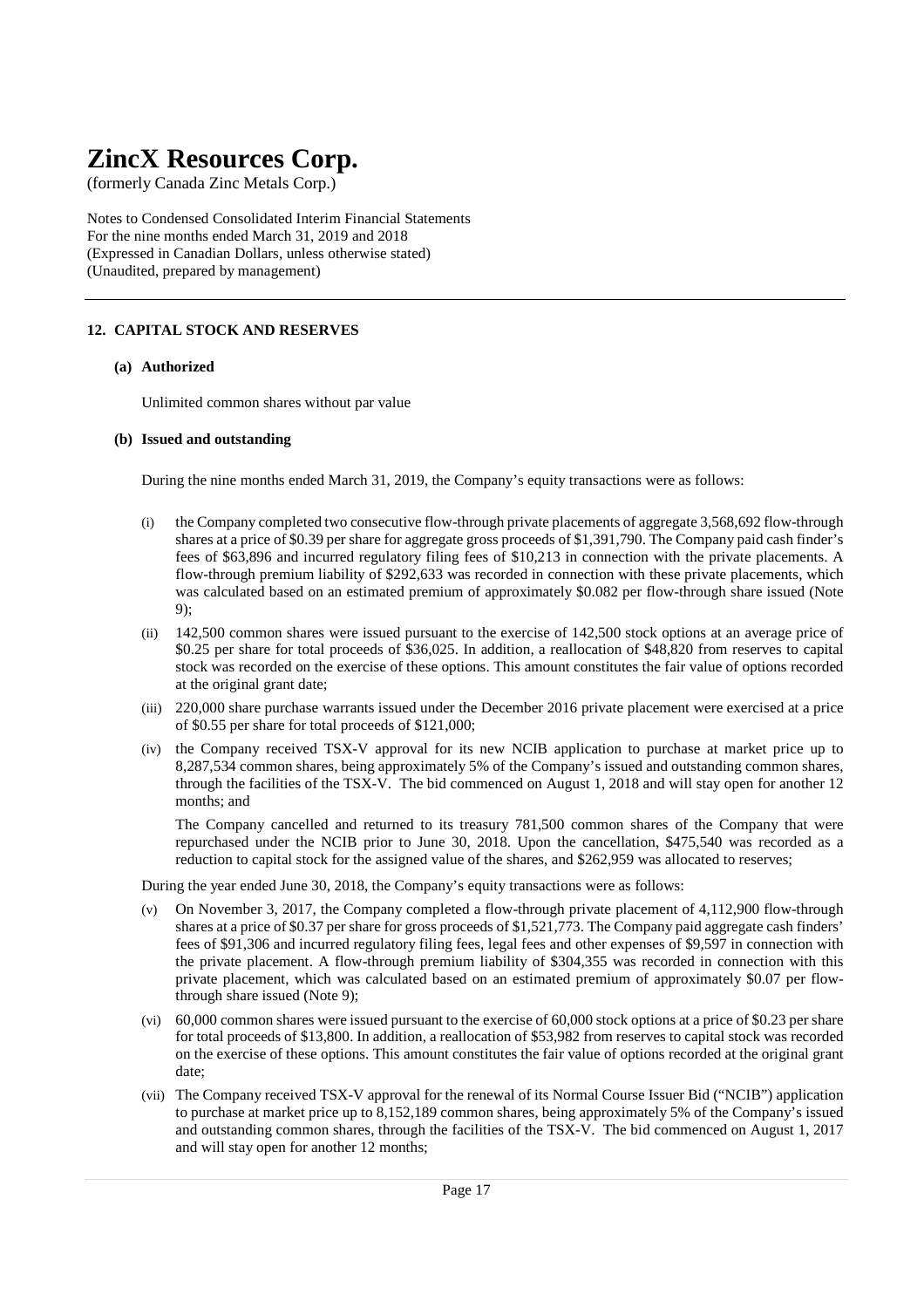(formerly Canada Zinc Metals Corp.)

Notes to Condensed Consolidated Interim Financial Statements For the nine months ended March 31, 2019 and 2018 (Expressed in Canadian Dollars, unless otherwise stated) (Unaudited, prepared by management)

#### **12. CAPITAL STOCK AND RESERVES** (cont'd)

#### **(b) Issued and outstanding** (cont'd)

(viii) the Company repurchased 1,828,500 of its common shares under the renewed NCIB for total consideration of \$527,567 at a weighted average price of \$0.29 per share; and

The Company cancelled and returned to treasury 1,611,000 common shares that were repurchased under the NCIB in fiscal 2018. Upon the cancellation, \$1,012,627 was recorded as a reduction to capital stock for the assigned value of the shares, and \$513,260 was allocated to reserves.

#### **(c) Share options**

 The Company has adopted a 20% fixed share option plan whereby the Company has reserved 20,557,283 common shares under the plan. The term of any options granted under the plan is fixed by the Board of Directors and may not exceed ten years from date of grant. At its Annual General and Special Meeting held on January 17, 2019, the shareholders of the Company approved the Amended and Restated Stock Option Plan, under which the maximum number of common shares of the Company reserved for issuance under the plan was increased to 33,774,275 or 20% of the issued and outstanding common shares as at December 13, 2018.

 The number of options granted to a consultant in a 12 month period must not exceed 2% of the issued shares of the Issuer from the date of grant. Options issued to consultants performing investor relations activities must vest in stages over 12 months with no more than 1/4 of the options vesting in any three month period. Share options granted to directors, officers and employees of the Company vest immediately.

| Number of<br>Options | Exercise<br>Price | <b>Expiry Date</b> | Remaining<br>Life of Options<br>(Years) | Number of Options<br>Exercisable |
|----------------------|-------------------|--------------------|-----------------------------------------|----------------------------------|
| 50,000               | \$ 0.40           | October 9, 2019    | 0.53                                    | 50,000                           |
| 240,000              | \$0.39            | January 3, 2020    | 0.76                                    | 180,000                          |
| 25,000               | \$0.63            | January 15, 2020   | 0.79                                    | 25,000                           |
| 545,000              | \$0.55            | November 24, 2020  | 1.65                                    | 545,000                          |
| 5,000                | \$0.23            | November 24, 2020  | 1.65                                    | 5,000                            |
| 600,000              | \$0.35            | June 16, 2021      | 2.21                                    | 600,000                          |
| 75,000               | \$ 0.40           | November 2, 2021   | 2.59                                    | 75,000                           |
| 1,290,000            | \$0.39            | December 27, 2023  | 4.75                                    | 1,290,000                        |
| 3,680,000            | \$0.23            | April 10, 2025     | 6.03                                    | 3,680,000                        |
| 850,000              | \$0.33            | July 3, 2026       | 7.26                                    | 850,000                          |
| 1,440,000            | \$ 0.40           | September 13, 2026 | 7.46                                    | 1,440,000                        |
| 1,370,000            | \$ 0.30           | February 9, 2028   | 8.87                                    | 1,370,000                        |
| 10,170,000           | \$0.32            |                    | 5.91                                    | 10,110,000                       |

Share options outstanding and exercisable at March 31, 2019 are summarized as follows: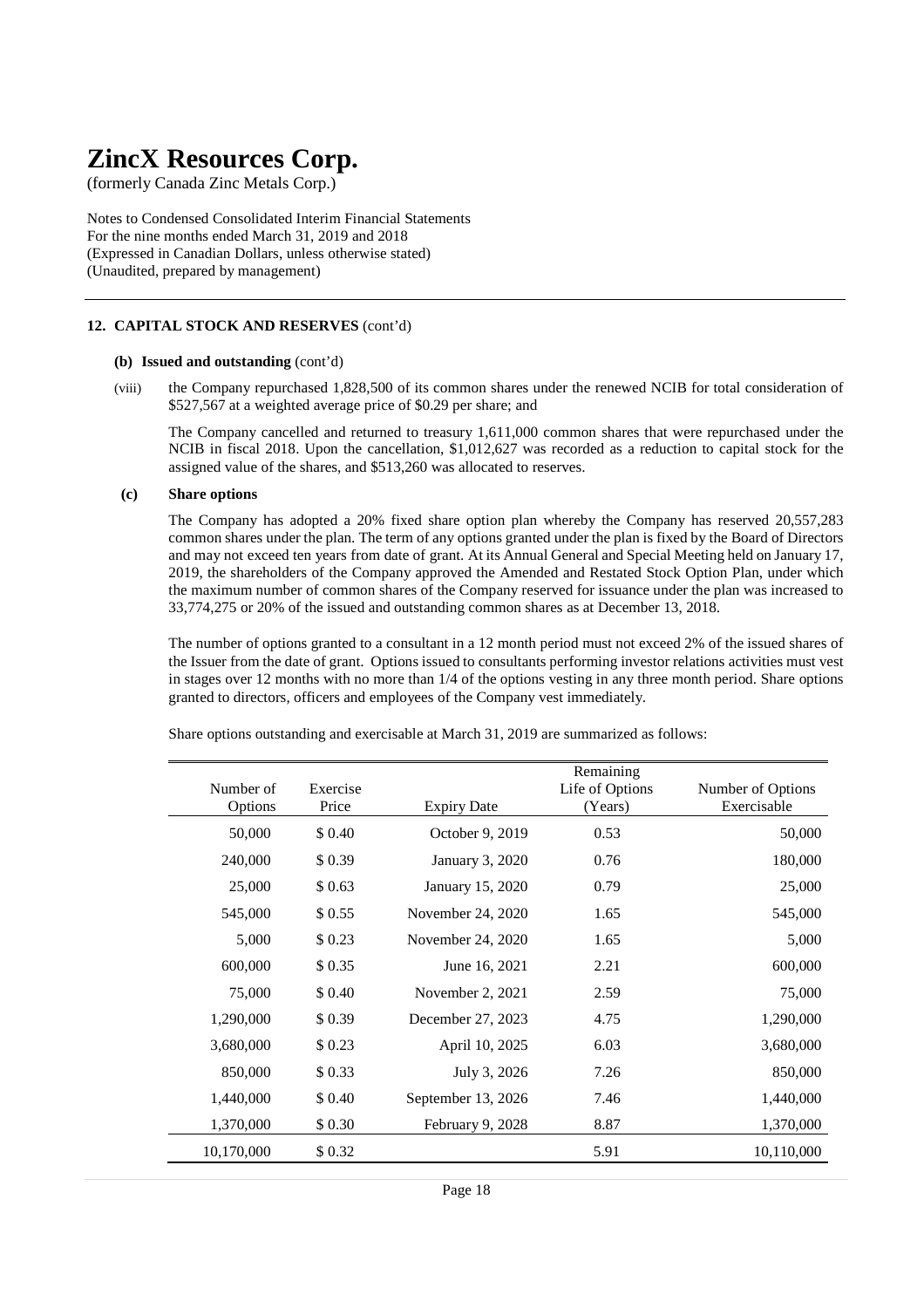(formerly Canada Zinc Metals Corp.)

Notes to Condensed Consolidated Interim Financial Statements For the nine months ended March 31, 2019 and 2018 (Expressed in Canadian Dollars, unless otherwise stated) (Unaudited, prepared by management)

### **12. CAPITAL STOCK AND RESERVES** (cont'd)

#### (c) **Share options**(cont'd)

Share option transactions are summarized as follows:

|                               | Options     | Weighted Average      |
|-------------------------------|-------------|-----------------------|
|                               | Outstanding | <b>Exercise Price</b> |
| Outstanding, June 30, 2017    | 9,082,500   | \$0.34                |
| Granted                       | 1,380,000   | 0.30                  |
| Exercised                     | (60,000)    | 0.23                  |
| Cancelled/Forfeited           | (810,000)   | 0.56                  |
| Outstanding, June 30, 2018    | 9,592,500   | 0.32                  |
| Granted                       | 1,100,000   | 0.34                  |
| Exercised(Note 12 $(b)(ii)$ ) | (142,500)   | 0.25                  |
| Cancelled/Forfeited           | (380,000)   | 0.31                  |
| Outstanding, March 31, 2019   | 10,170,000  | \$.<br>0.32           |

During the nine months ended March 31, 2019, the Company granted an aggregate of 1,100,000 (2018 – 1,380,000) share options to certain employees and consultants of the Company and recorded share-based compensation expense of \$206,552 (2018– \$312,636) for the vested portion of the share options granted.

The Company uses the Black-Scholes option pricing model to calculate the fair value of stock options granted. The model requires management to make estimates, which are subjective and may not be representative of actual results. Changes in assumptions can materially affect estimates of fair values.

At the end of each reporting period, the Company recalculates the fair value of non-vested options granted to nonemployees and record a corresponding adjustment to share-based compensation expense.

The following weighted average assumptions were used to estimate the following weighted average grant date fair values:

|                                        | March 31, 2019 | June 30, 2018 |
|----------------------------------------|----------------|---------------|
| Number of options granted              | 1,100,000      | 1,380,000     |
| Risk free interest rate                | 2.07%          | 2.24%         |
| Expected dividend yield                | 0%             | 0%            |
| Stock price volatility                 | 62.89%         | 70.29%        |
| Expected life of options               | 6.58 years     | 10 years      |
| Weighted average fair value of options | \$0.19         | \$0.22        |
| Forfeiture                             | 0%             | 0%            |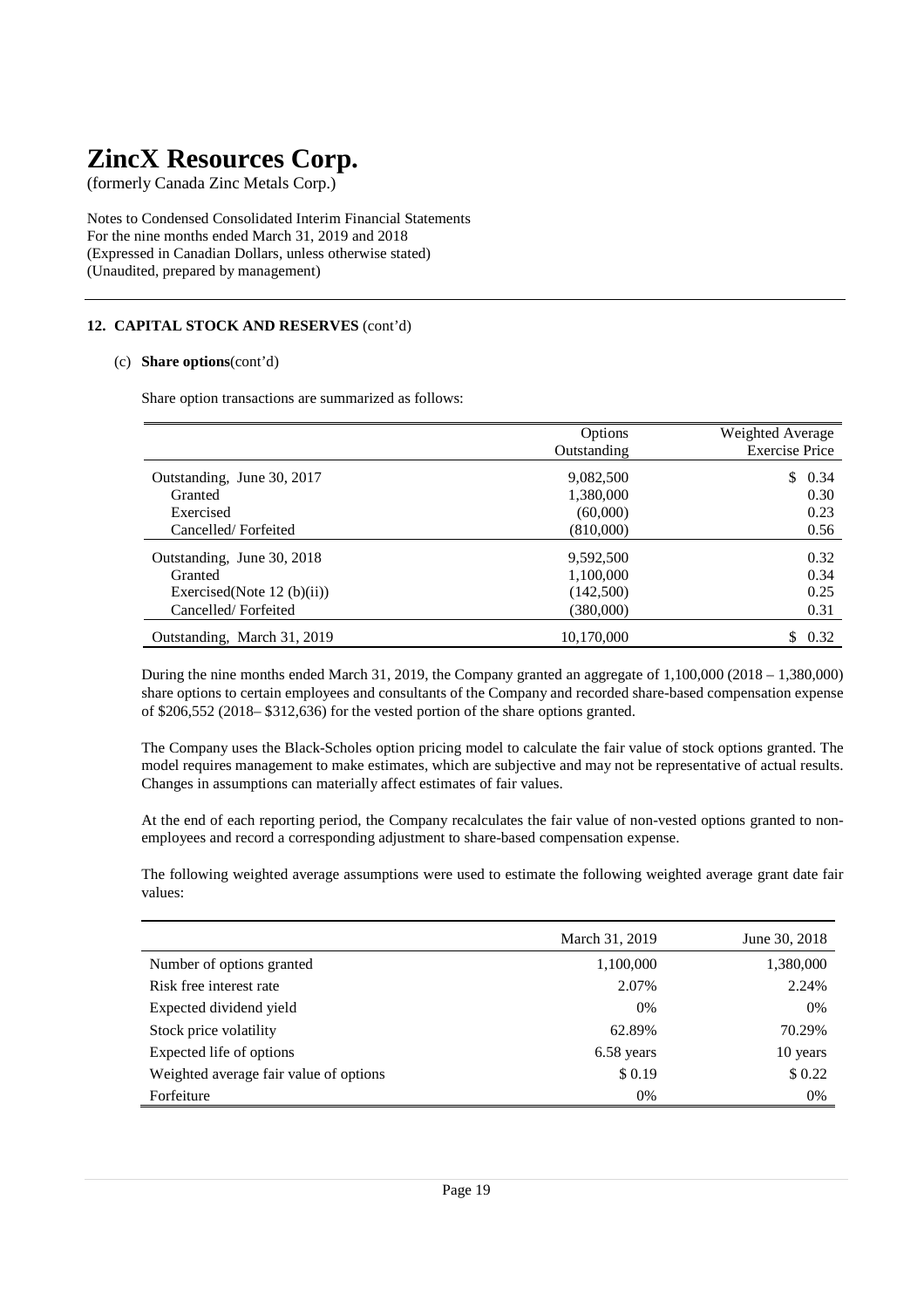(formerly Canada Zinc Metals Corp.)

Notes to Condensed Consolidated Interim Financial Statements For the nine months ended March 31, 2019 and 2018 (Expressed in Canadian Dollars, unless otherwise stated) (Unaudited, prepared by management)

#### **12. CAPITAL STOCK AND RESERVES** (cont'd)

#### **(d) Warrants**

Share purchase warrants transactions are summarized as follows:

|                               | <b>Warrants</b><br>Outstanding | <b>Weighted Average</b><br><b>Exercise Price</b> |
|-------------------------------|--------------------------------|--------------------------------------------------|
| Balance, June 30, 2017        | 4,707,250                      | \$<br>0.50                                       |
| Expired                       | (1,250,000)                    | 0.40                                             |
| Balance, June 30, 2018        | 3,457,250                      | 0.54                                             |
| Exercised(Note $12$ (b)(iii)) | (220,000)                      | 0.55                                             |
| Expired                       | (2,511,750)                    | 0.55                                             |
| Balance, March 31, 2019       | 725.500                        | 0.50<br>\$                                       |

The following table summarizes the warrants outstanding at March 31, 2019:

| Number of Warrants | Exercise Price | Expiry Date $(*)$ | Remaining Life<br>of Warrants (Years) |
|--------------------|----------------|-------------------|---------------------------------------|
| 655.429            | \$0.50         | April 12, 2019    | 0.03                                  |
| 70.071             | \$0.45         | April 12, 2019    | 0.03                                  |
| 725,500            | \$0.50         |                   | 0.03                                  |
|                    |                |                   |                                       |

\*All share purchase warrants expired unexercised on April 12, 2019.

#### **(e) Reserves**

|                                                     | Options and<br>agent<br>warrants | Finance<br>warrants | Treasury<br>shares |          | Total        |
|-----------------------------------------------------|----------------------------------|---------------------|--------------------|----------|--------------|
| Balance, June 30, 2017                              | 10,015,941<br>S.                 | \$2,204,276         | 1,480,661<br>S.    |          | \$13,700,878 |
| Exercise of options                                 | (53,982)                         |                     |                    |          | (53,982)     |
| Share-based compensation                            | 312,636                          |                     |                    |          | 312,636      |
| Cancellation of treasury shares                     |                                  |                     | 513,260            |          | 513,260      |
| Balance, June 30, 2018                              | 10,274,595                       | 2, 204, 276         | 1,993,921          |          | 14,472,792   |
| Exercise of options (Note 12 (b)(ii))               | (48, 820)                        |                     |                    |          | (48, 820)    |
| Share-based compensation (Note $12(c)$ )            | 206,552                          |                     |                    |          | 206,552      |
| Cancellation of treasury shares (Note<br>12(b)(iv)) |                                  |                     | 262,959            |          | 262,959      |
| Balance, March 31, 2019                             | \$10,432,327                     | \$2,204,276         | 2,256,880<br>S.    | <b>S</b> | 14.893.483   |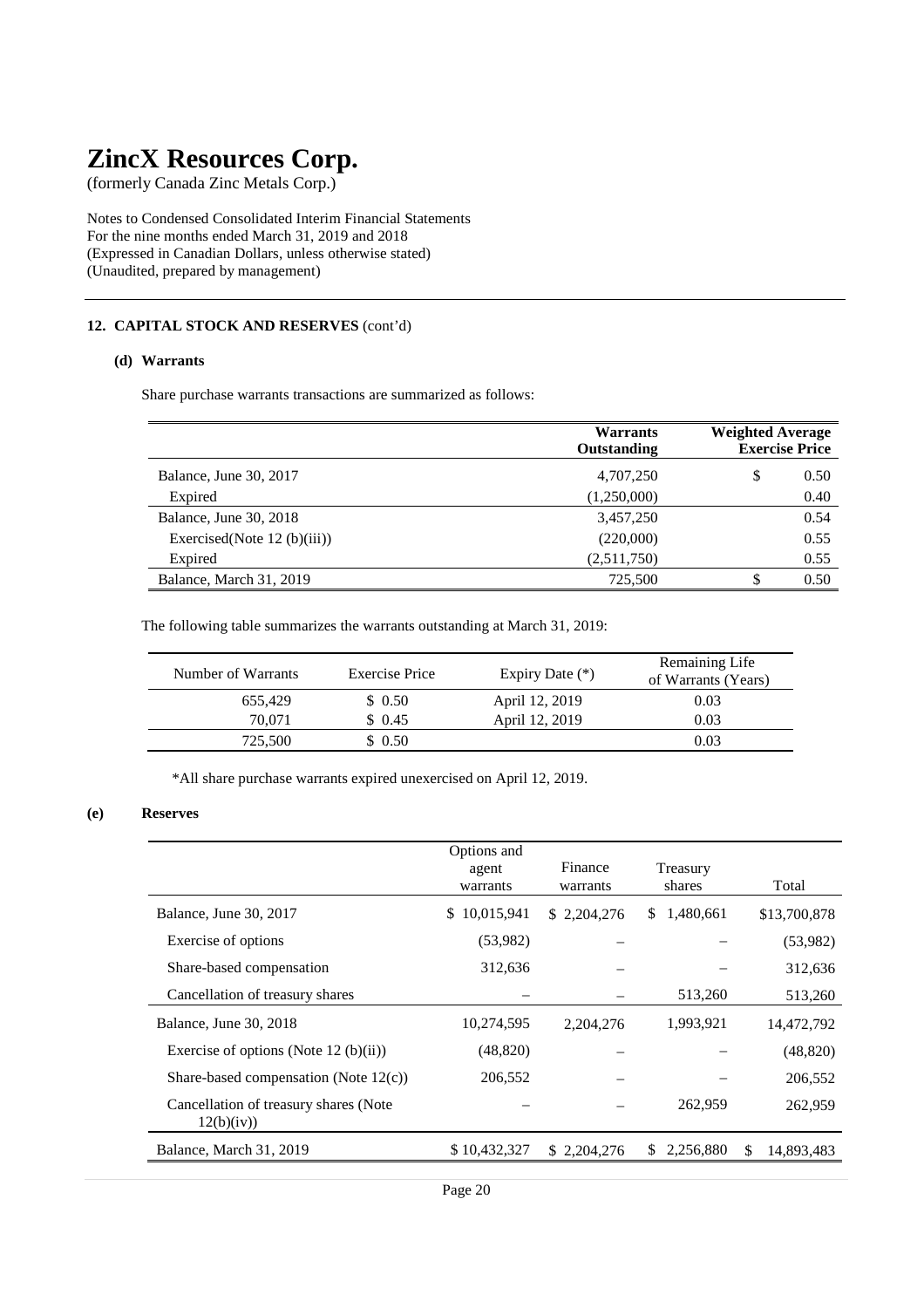(formerly Canada Zinc Metals Corp.)

Notes to Condensed Consolidated Interim Financial Statements For the nine months ended March 31, 2019 and 2018 (Expressed in Canadian Dollars, unless otherwise stated) (Unaudited, prepared by management)

### **13. SUPPLEMENTAL DISCLOSURE WITH RESPECT TO CASH FLOWS**

Significant non-cash transactions for the nine months ended March 31, 2019 included:

- exploration and evaluation assets of \$10,263 (June 30, 2018 \$301,570) in accounts payable (Note 8);
- depreciation of camp equipment and upgrades of \$49,980 included in exploration and evaluation assets (Note 10);
- an allocation of \$292,633 from capital stock to flow-through premium liability on the issuance of the flow-through shares in November-December 2018 (Note 9);
- an allocation of \$48,820 from reserves to capital stock upon the exercise of stock options (Note 12(b)(ii)); and
- unrealized loss of \$17,350 on marketable securities due to changes in fair value (Note 5).

Significant non-cash transactions for the nine months ended March 31, 2018 included:

- exploration and evaluation assets of \$86,870 (June 30, 2017 \$533,283) in accounts payable;
- equipment and leasehold improvements of \$Nil (June 30, 2017 \$10,000) in accounts payable;
- depreciation of camp equipment and upgrades of \$59,870 included in exploration and evaluation assets;
- an allocation of \$53,982 from reserves to capital stock upon the exercise of stock options;
- an allocation of \$304,355 from capital stock to flow-through premium liability on the issuance of the flow-through shares in November 2017 (Note 12(b)(i));
- unrealized gain of \$5,563 on marketable securities due to changes in fair value, which was allocated to AOCL; and
- reclassification of previously recognized unrealized losses on marketable securities of \$21,512 from AOCL to deficit.

#### **14. RELATED PARTY TRANSACTIONS**

Key management personnel includes persons having the authority and responsibility for planning, directing, and controlling the activities of the Company as a whole. Key management personnel comprise of the directors of the Company, executive and non-executive, and Vice President of Exploration.

The remuneration of the key management personnel during the nine months ended March 31, 2019 and 2018 were as follows:

| March 31,                                           | 2019          | 2018          |
|-----------------------------------------------------|---------------|---------------|
|                                                     |               |               |
| Bonuses (iv)                                        | \$<br>30,256  | \$<br>42,084  |
| Consulting fees (iv)                                | 11,250        | 11,250        |
| Directors fees (ii)                                 | 20,000        | 30,000        |
| Exploration and evaluation expenditures (geological |               |               |
| consulting) $(v)$                                   | 112,500       | 112,500       |
| Management fees (i)                                 | 265,500       | 265,500       |
| Other employment benefits (vii)                     | 22,969        | 22,227        |
| Share-based compensation (vi)                       |               | 3,130         |
| Total                                               | \$<br>462,475 | \$<br>486.691 |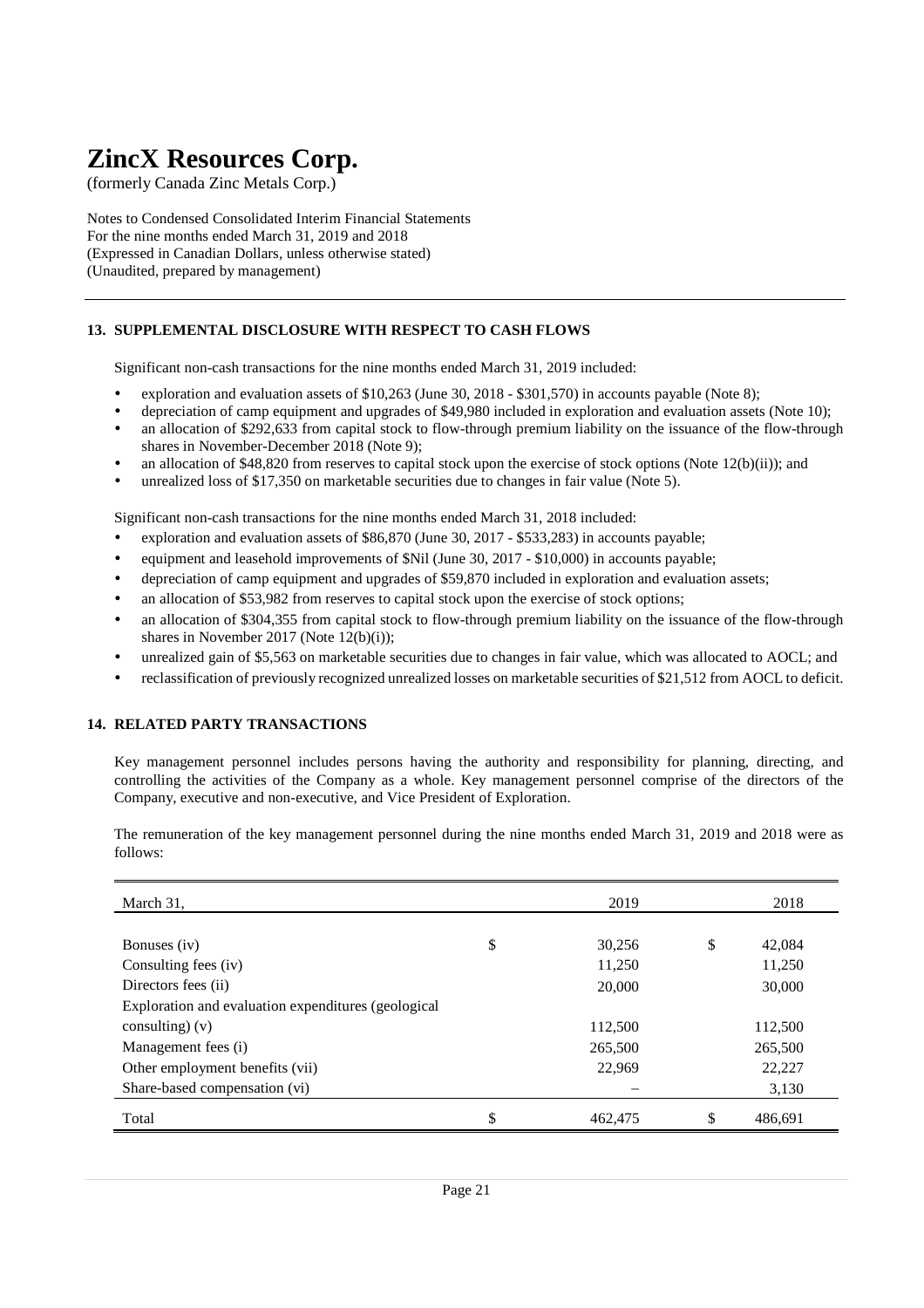(formerly Canada Zinc Metals Corp.)

Notes to Condensed Consolidated Interim Financial Statements For the nine months ended March 31, 2019 and 2018 (Expressed in Canadian Dollars, unless otherwise stated) (Unaudited, prepared by management)

## **14. RELATED PARTY TRANSACTIONS**(cont'd)

(i) Pursuant to a management and administrative services agreement amended effective July 1, 2011 and May 1, 2014 with Varshney Capital Corp. ("VCC"), a company with two common directors, the Company agreed to pay monthly management and administrative fees of \$29,500 and \$5,000, respectively.

During the nine months ended March 31, 2019, the Company paid \$265,500 (2018 – \$265,500) for management fees and  $$45,000 (2018 - $45,000)$  for administrative fees to VCC;

- (ii) the Company paid \$20,000 (2018 \$30,000) in directors' fees to four directors of the Company;
- (iii) the Company paid  $$30,253$  (2018  $$42,084$ ) in bonuses to VCC;
- (iv) the Company paid \$11,250 (2018 \$11,250) for consulting fees to a company controlled by a director;
- (v) the Company paid or accrued exploration and evaluation costs of \$112,500 (2018 \$112,500) for geological consulting fees to a company owned by an officer of the Company, of which \$97,658 (2018 - \$85,312) was capitalized as exploration and evaluation costs and \$14,842 (2018 - \$27,188) was expensed as consulting fees;
- (vi) share-based compensation is the fair value of share options that have been granted to directors and executive officers and the related compensation expense recognized over the vesting periods; and
- (vii) other employment benefits included life insurance and health benefits for the CEO and health benefits for the CFO of the Company.

As at March 31, 2019, \$16,743 (June 30, 2018 - \$Nil) was due to the CEO and the CFO of the Company for reimbursement of regulatory filing fees, legal fees and promotional expenses. The amounts were paid subsequent to March 31, 2019.

### **15. CAPITAL MANAGEMENT**

The Company's objectives of capital management are intended to safeguard the entity's ability to support the Company's normal operating requirement on an ongoing basis, continue the development and exploration of its mineral properties, and support any expansionary plans. The Board of Directors does not establish quantitative return on capital criteria for management, but rather relies on the expertise of the Company's management to sustain future development of the business. The Company considers its capital to be equity.

The Company's operations are currently not generating positive cash flow; as such, the Company is dependent on external financing to fund its activities. In order to carry out potential expansion and to continue operations, and pay for administrative costs, the Company will spend its existing working capital, and raise additional amounts as needed. Companies in this stage typically rely upon equity and debt financing or joint venture partnerships to fund their operations. The current financial markets are very difficult and there is no certainty with respect to the Company's ability to raise capital. However, the Company feels that it has sufficient working capital to continue with planned activities.

Management reviews its capital management approach on an ongoing basis and believes that this approach, given the relative size of the Company, is reasonable. The Company's overall strategy with respect to capital risk management remained unchanged during the nine months ended March 31, 2019. The Company is not subject to any externally imposed capital requirements.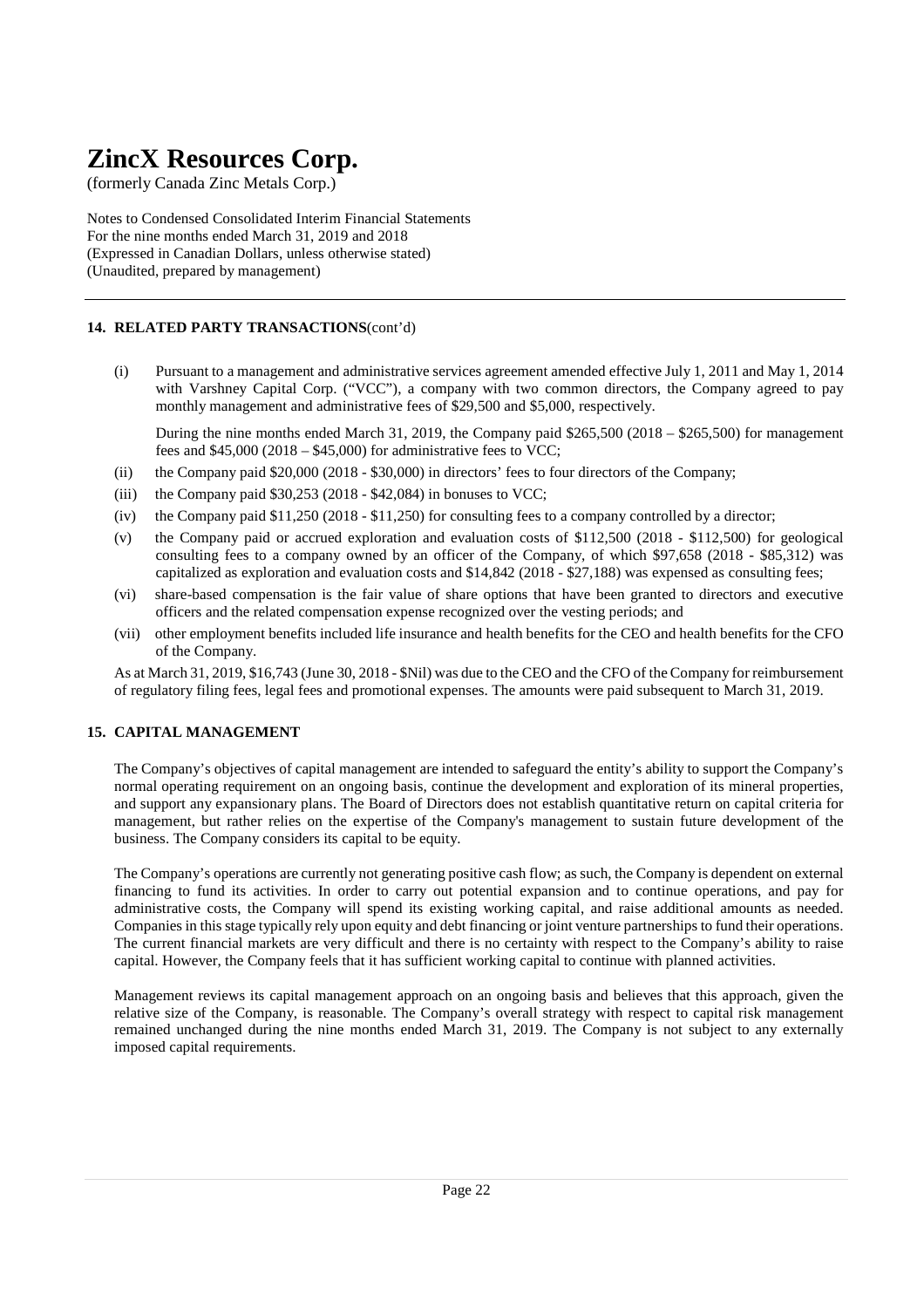(formerly Canada Zinc Metals Corp.)

Notes to Condensed Consolidated Interim Financial Statements For the nine months ended March 31, 2019 and 2018 (Expressed in Canadian Dollars, unless otherwise stated) (Unaudited, prepared by management)

### **16. FINANCIAL INSTRUMENTS AND RISK MANAGEMENT**

Fair value estimates of financial instruments are made at a specific point in time, based on relevant information about financial markets and specific financial instruments. As these estimates are subjective in nature, involving uncertainties and matters of significant judgment, they cannot be determined with precision. Changes in assumptions can significantly affect estimated fair values.

The fair value hierarchy establishes three levels to classify the inputs to valuation techniques used to measure fair value. Level 1 inputs are quoted prices (unadjusted) in active markets for identical assets or liabilities. Level 2 inputs are quoted prices in markets that are not active, quoted prices for similar assets or liabilities in active markets, inputs other than quoted prices that are observable for the asset or liability, or inputs that are derived principally from or corroborated by observable market data or other means. Level 3 inputs are unobservable (supported by little or no market activity).

Cash, investments, and marketable securities are carried at fair value using a level 1 fair value measurement. The carrying value of receivables, loan receivable and trade payables and accrued liabilities approximate their fair value because of the short-term nature of these instruments. There have been no changes in these levels during the nine months ended March 31, 2019.

#### *Credit Risk*

Credit risk is the risk that one party to a financial instrument will fail to discharge an obligation and cause the other party to incur a financial loss. The Company's primary exposure to credit risk is on its bank deposits of \$1,146,868 and shortterm investments in GICs with the fair value of \$2,533,500. This risk is managed by using major Canadian banks that are high credit quality financial institutions as determined by rating agencies.

The Company's secondary exposure to credit risk is on its receivables. This risk is minimal as receivables consist primarily of refundable government sales taxes and interest accrued on GIC investments.

The Company is exposed to higher credit risk on its loan receivable with the amortized balance of \$125,973 (Note 4) as it is issued under unsecured promissory note. Based on the assessment of the credit risk on the loan, the Company recognized an impairment loss allowance on this amount.

#### *Liquidity Risk*

Liquidity risk arises through the excess of financial obligations over available financial assets due at any point in time. The Company's objective in managing liquidity risk is to maintain sufficient readily available reserves in order to meet its liquidity requirements at any point in time. The Company achieves this by maintaining sufficient cash and cash equivalents. As at March 31, 2019, the Company was holding cash deposits of \$1,146,868 to settle current cash liabilities of \$54,875. Management believes it has sufficient funds to meet its current obligations as they become due and to fund its exploration projects and administrative costs.

#### *Market risk*

Market risk is the risk of loss that may arise from changes in market factors such as interest rates, foreign exchange rates, and commodity and equity prices. These fluctuations may be significant and the Company, has exposure to these risks.